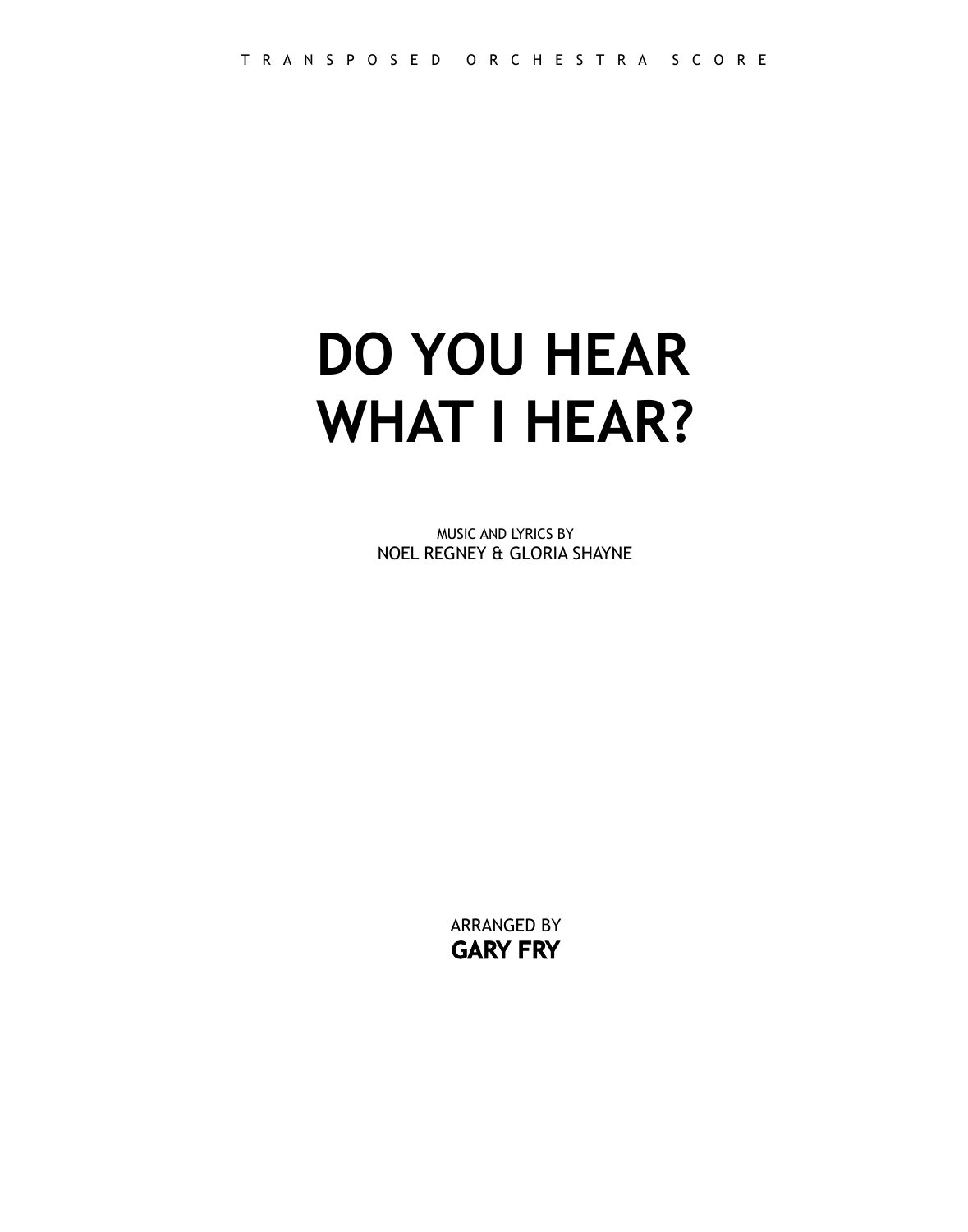# Instrumentation

FLUTE 1-2 FLUTE 3 (Piccolo) OBOE 1-2 ENGLISH HORN CLARINET IN Bb 1-2 BASS CLARINET BASSOON 1-2

HORN IN F 1-2-3-4 TRUMPET IN Bb 1-2-3 TROMBONE 1-2-3 TUBA

TIMPANI **PERCUSSION** 1: Crotales, Vibraphone, Tubular Bells, Glockenspiel 2: Tam-tam, Bass Drum 3: Suspended Cymbal, Piatti

**HARP CELESTA** 

SATB CHORUS (Optional Children's Choir)

**STRINGS** 

Duration: approx. 6:30

This arrangement of the Christmas standard *Do You Hear What I Hear* is cast in a neo-impressionistic mold, with extensive use of orchestral textures and text-painting to support the evocative story that goes from lamb and star to shepherd boy and angel song to mighty king and Christ child.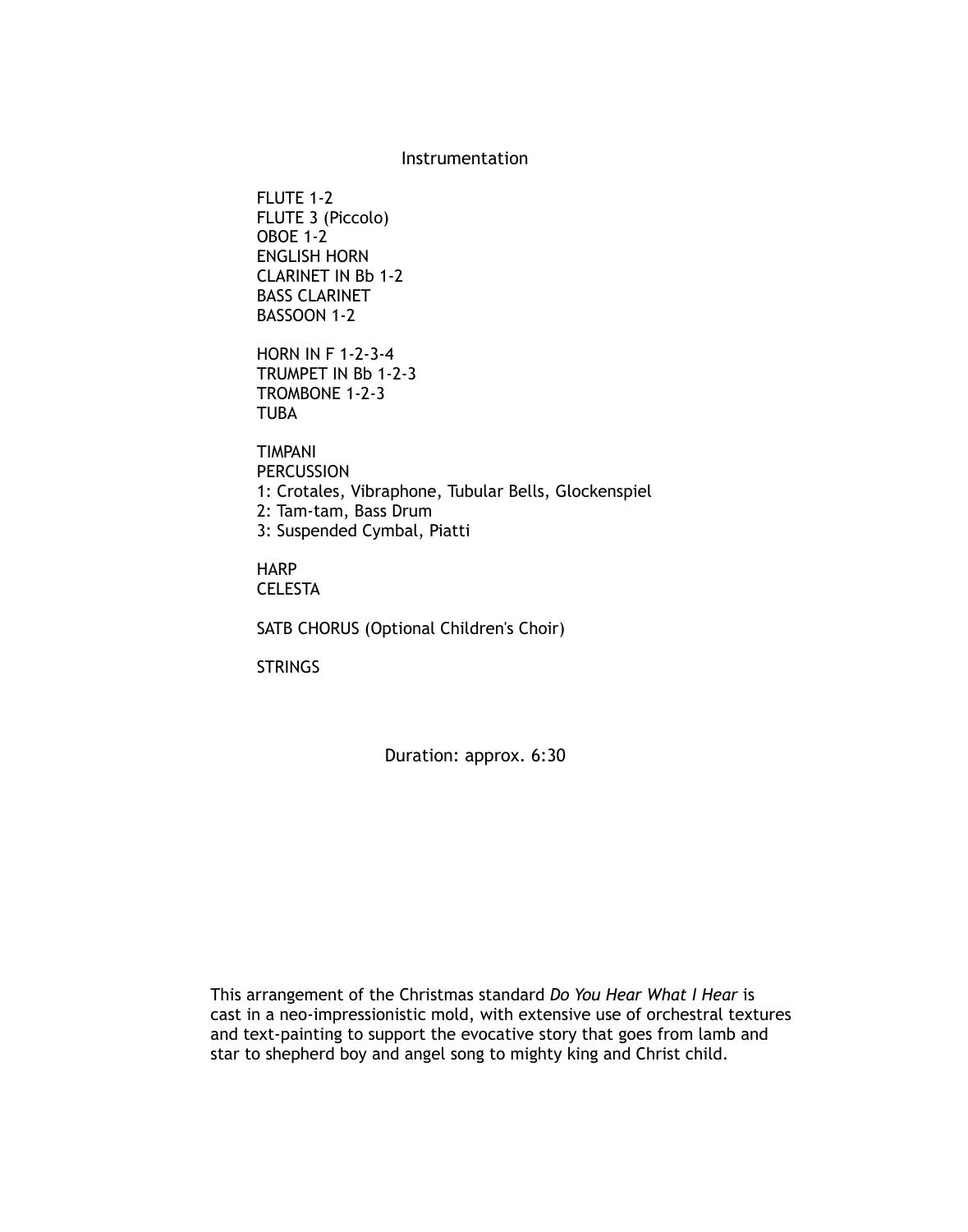# Do You Hear What I Hear?

Regney/Shayne

|                                        | Very slowly, with an air of mystery (J ca. 56)                                                                                 |                                                   |               |                                                                                                                                                                                                                                                                                                                                                                                                                      |                                          | arr. Gary Fry                           |
|----------------------------------------|--------------------------------------------------------------------------------------------------------------------------------|---------------------------------------------------|---------------|----------------------------------------------------------------------------------------------------------------------------------------------------------------------------------------------------------------------------------------------------------------------------------------------------------------------------------------------------------------------------------------------------------------------|------------------------------------------|-----------------------------------------|
| Flutes 1-2                             |                                                                                                                                | $1^\circ$ Solo                                    |               |                                                                                                                                                                                                                                                                                                                                                                                                                      |                                          | 挃                                       |
|                                        |                                                                                                                                | pp                                                |               |                                                                                                                                                                                                                                                                                                                                                                                                                      |                                          |                                         |
| Flute3/Picc.                           |                                                                                                                                |                                                   |               | $\frac{\text{Piccolo}}{\text{2}}$ <i>Solo</i><br>$\overline{P}$<br>$\overline{e}$                                                                                                                                                                                                                                                                                                                                    |                                          | $\mathbf{e}$                            |
|                                        |                                                                                                                                |                                                   |               | $\boldsymbol{pp}$                                                                                                                                                                                                                                                                                                                                                                                                    |                                          |                                         |
| Oboes $1-2$                            |                                                                                                                                |                                                   |               | $\overline{P}$                                                                                                                                                                                                                                                                                                                                                                                                       |                                          | C                                       |
|                                        |                                                                                                                                |                                                   |               |                                                                                                                                                                                                                                                                                                                                                                                                                      |                                          |                                         |
| <b>English Horn</b>                    |                                                                                                                                |                                                   |               |                                                                                                                                                                                                                                                                                                                                                                                                                      |                                          | $\overline{\textbf{e}}$                 |
|                                        | $I^{\circ} \mathit{Solo}$                                                                                                      |                                                   |               |                                                                                                                                                                                                                                                                                                                                                                                                                      |                                          |                                         |
| $\mathbb{B}^\flat$ Clarinets 1-2       |                                                                                                                                |                                                   |               |                                                                                                                                                                                                                                                                                                                                                                                                                      |                                          | $\overline{\mathbf{e}}$                 |
|                                        |                                                                                                                                |                                                   |               |                                                                                                                                                                                                                                                                                                                                                                                                                      | Solo                                     |                                         |
| <b>Bass Clarinet</b>                   |                                                                                                                                |                                                   |               |                                                                                                                                                                                                                                                                                                                                                                                                                      |                                          | $\overline{\mathbf{e}}$                 |
|                                        |                                                                                                                                |                                                   |               |                                                                                                                                                                                                                                                                                                                                                                                                                      | $p p \ll$                                |                                         |
| Bassoon 1-2                            |                                                                                                                                |                                                   |               | $\overline{\bullet}$                                                                                                                                                                                                                                                                                                                                                                                                 |                                          | $\overline{\textbf{e}}$                 |
|                                        |                                                                                                                                |                                                   |               |                                                                                                                                                                                                                                                                                                                                                                                                                      |                                          |                                         |
| F Horns 1-2                            |                                                                                                                                |                                                   |               |                                                                                                                                                                                                                                                                                                                                                                                                                      |                                          | $\overline{\mathbf{e}}$                 |
|                                        |                                                                                                                                |                                                   |               |                                                                                                                                                                                                                                                                                                                                                                                                                      |                                          |                                         |
| $F$ Horns 3-4                          |                                                                                                                                |                                                   |               |                                                                                                                                                                                                                                                                                                                                                                                                                      |                                          | $\overline{\mathbf{e}}$                 |
|                                        |                                                                                                                                |                                                   |               |                                                                                                                                                                                                                                                                                                                                                                                                                      |                                          |                                         |
| $\overline{\mathbf{B}}$ Trumpet 1      |                                                                                                                                |                                                   |               |                                                                                                                                                                                                                                                                                                                                                                                                                      |                                          | $\mathbf{e}$                            |
| $\mathbb{B}^{\not\models}$ Trumpet 2-3 |                                                                                                                                |                                                   |               | $\mathbf{r}$                                                                                                                                                                                                                                                                                                                                                                                                         |                                          | $\overline{\mathbf{e}}$                 |
|                                        | 尊                                                                                                                              |                                                   |               |                                                                                                                                                                                                                                                                                                                                                                                                                      |                                          |                                         |
| Trombones 1-2                          | $2+$                                                                                                                           |                                                   |               |                                                                                                                                                                                                                                                                                                                                                                                                                      |                                          | $\overline{\mathbf{e}}$                 |
|                                        |                                                                                                                                |                                                   |               |                                                                                                                                                                                                                                                                                                                                                                                                                      |                                          |                                         |
| Trombone 3                             |                                                                                                                                |                                                   |               |                                                                                                                                                                                                                                                                                                                                                                                                                      |                                          | ঢ                                       |
|                                        |                                                                                                                                |                                                   |               |                                                                                                                                                                                                                                                                                                                                                                                                                      |                                          |                                         |
| Tuba                                   | $\mathcal{F}_{\mathcal{F}}$                                                                                                    |                                                   |               |                                                                                                                                                                                                                                                                                                                                                                                                                      |                                          | $\overline{\mathbf{e}}$                 |
|                                        |                                                                                                                                |                                                   |               |                                                                                                                                                                                                                                                                                                                                                                                                                      |                                          |                                         |
|                                        |                                                                                                                                |                                                   |               |                                                                                                                                                                                                                                                                                                                                                                                                                      |                                          | $\overline{\mathbf{e}}$                 |
| $\operatorname{\bf Celesta}$           |                                                                                                                                |                                                   |               |                                                                                                                                                                                                                                                                                                                                                                                                                      |                                          |                                         |
|                                        | $2 + 1$                                                                                                                        |                                                   |               | $\overline{\mathbf{f}}$                                                                                                                                                                                                                                                                                                                                                                                              |                                          | €                                       |
|                                        |                                                                                                                                |                                                   |               |                                                                                                                                                                                                                                                                                                                                                                                                                      |                                          | $+1+\!+\!1-\!1$<br>戺<br>gliss.          |
|                                        |                                                                                                                                |                                                   |               |                                                                                                                                                                                                                                                                                                                                                                                                                      |                                          | E                                       |
| Harp                                   |                                                                                                                                |                                                   |               |                                                                                                                                                                                                                                                                                                                                                                                                                      |                                          | $pp<$ =                                 |
|                                        |                                                                                                                                |                                                   |               |                                                                                                                                                                                                                                                                                                                                                                                                                      |                                          | €                                       |
| <b>Percussion 1</b>                    |                                                                                                                                |                                                   |               |                                                                                                                                                                                                                                                                                                                                                                                                                      |                                          | $\mathbf{E}$                            |
|                                        | U                                                                                                                              |                                                   |               |                                                                                                                                                                                                                                                                                                                                                                                                                      |                                          |                                         |
| Percussion 2                           | e.                                                                                                                             |                                                   |               |                                                                                                                                                                                                                                                                                                                                                                                                                      |                                          | $\mathbf{f}$<br>Susp.cym soft mallets   |
| Percussion 3                           |                                                                                                                                |                                                   |               |                                                                                                                                                                                                                                                                                                                                                                                                                      |                                          |                                         |
|                                        | Hr                                                                                                                             |                                                   |               |                                                                                                                                                                                                                                                                                                                                                                                                                      |                                          | $4_{pp}$                                |
| Timpani                                |                                                                                                                                |                                                   |               |                                                                                                                                                                                                                                                                                                                                                                                                                      |                                          | $\overline{\mathbf{e}}$                 |
|                                        | $\boldsymbol{ppp}$                                                                                                             |                                                   |               |                                                                                                                                                                                                                                                                                                                                                                                                                      |                                          | $poco$                                  |
| $\label{eq:soprano} \textbf{Soprano}$  |                                                                                                                                |                                                   |               |                                                                                                                                                                                                                                                                                                                                                                                                                      | p                                        | $\pm \mathbf{e}$                        |
|                                        |                                                                                                                                |                                                   |               | $\bm{pp}$                                                                                                                                                                                                                                                                                                                                                                                                            | Do you                                   | hear?                                   |
| Alto                                   |                                                                                                                                |                                                   |               | $\mathbf{r}$                                                                                                                                                                                                                                                                                                                                                                                                         |                                          | $\mathbf{e}$                            |
|                                        | ٠                                                                                                                              |                                                   |               | Oo                                                                                                                                                                                                                                                                                                                                                                                                                   |                                          |                                         |
| <b>Tenor</b>                           |                                                                                                                                |                                                   |               |                                                                                                                                                                                                                                                                                                                                                                                                                      |                                          | c                                       |
| <b>Bass</b>                            |                                                                                                                                |                                                   |               |                                                                                                                                                                                                                                                                                                                                                                                                                      |                                          | Do you hear?<br>$\overline{\mathbf{e}}$ |
|                                        |                                                                                                                                |                                                   | Do you hear?. |                                                                                                                                                                                                                                                                                                                                                                                                                      |                                          |                                         |
|                                        | Sord.                                                                                                                          |                                                   |               | $8^{va- - -}$                                                                                                                                                                                                                                                                                                                                                                                                        |                                          |                                         |
| <b>Violin</b>                          | В                                                                                                                              | \$                                                | €.            | 素<br>-5                                                                                                                                                                                                                                                                                                                                                                                                              | 8                                        | €<br>€                                  |
|                                        | $\begin{array}{c}\n\overrightarrow{p} \\ \overrightarrow{p} \\ \overrightarrow{p} \\ \overrightarrow{p}\n\end{array}$<br>Sord. |                                                   |               |                                                                                                                                                                                                                                                                                                                                                                                                                      | poco cresc.                              | $\overline{pp}$                         |
| Violin $\Pi$                           | "≸1<br>Р                                                                                                                       | 8                                                 | \$.           |                                                                                                                                                                                                                                                                                                                                                                                                                      | 8                                        | €<br>色                                  |
|                                        | $\frac{p_{\frac{2}{3}}}{ppp}$                                                                                                  |                                                   |               |                                                                                                                                                                                                                                                                                                                                                                                                                      | poco cresc.                              | $\boldsymbol{pp}$                       |
| Viola I                                | Sord. div.                                                                                                                     |                                                   |               | 58                                                                                                                                                                                                                                                                                                                                                                                                                   | ਲੋ                                       | 玊                                       |
|                                        | ppp                                                                                                                            |                                                   |               |                                                                                                                                                                                                                                                                                                                                                                                                                      | $\overline{\bullet}$<br>poco cresc.      | ≡                                       |
|                                        | $\frac{\text{Sord}}{\text{div.}}$ sul tasto                                                                                    | $\frac{2}{10}$                                    | ź             | $rac{2}{\frac{1}{1+\frac{1}{1+\frac{1}{1+\frac{1}{1+\frac{1}{1+\frac{1}{1+\frac{1}{1+\frac{1}{1+\frac{1}{1+\frac{1}{1+\frac{1}{1+\frac{1}{1+\frac{1}{1+\frac{1}{1+\frac{1}{1+\frac{1}{1+\frac{1}{1+\frac{1}{1+\frac{1}{1+\frac{1}{1+\frac{1}{1+\frac{1}{1+\frac{1}{1+\frac{1}{1+\frac{1}{1+\frac{1}{1+\frac{1}{1+\frac{1}{1+\frac{1}{1+\frac{1}{1+\frac{1}{1+\frac{1}{1+\frac{1}{1+\frac{1}{1+\frac{1}{1+\frac{1}{1$ | $\sharp$                                 | pp                                      |
| Viola $\Pi$                            |                                                                                                                                |                                                   | ₩             | <del>r o</del>                                                                                                                                                                                                                                                                                                                                                                                                       | $\frac{12}{18}$<br>$p_{\rm 0000}$ cresc. | 3 fr<br>玊                               |
|                                        | $\frac{ppp}{div}$ sul tasto<br>Sord.                                                                                           |                                                   |               |                                                                                                                                                                                                                                                                                                                                                                                                                      |                                          | $\boldsymbol{pp}$                       |
| Violoncello I                          | $9 +$                                                                                                                          | $\bullet$<br>$\overline{\mathbf{r}}$              | $\frac{3}{4}$ |                                                                                                                                                                                                                                                                                                                                                                                                                      | $\overline{\mathbf{r}}$                  | $\overline{\mathbf{e}}$                 |
|                                        | $Sord$ . <b><i>PPP</i></b>                                                                                                     | pizz.                                             |               |                                                                                                                                                                                                                                                                                                                                                                                                                      | poco cresc.                              | $\mathbf{p}$                            |
|                                        | Violoncello II $\left(\frac{1}{\sqrt{2}}\right)^{1/2}$                                                                         | $\bullet$                                         | <u>*</u>      |                                                                                                                                                                                                                                                                                                                                                                                                                      |                                          | E<br>Ÿ<br>≖                             |
|                                        | Sord.                                                                                                                          | $\frac{np}{\text{div.}}$ $\frac{pp}{\text{pix.}}$ |               |                                                                                                                                                                                                                                                                                                                                                                                                                      |                                          |                                         |
| Contrabass                             | $\mathbf{P}_{\mathbf{p}}$ or                                                                                                   | $-$                                               |               |                                                                                                                                                                                                                                                                                                                                                                                                                      |                                          | $\frac{1}{16}$<br>$\pm$<br>"/ 1•        |
|                                        |                                                                                                                                | $\boldsymbol{p}$<br>$\mathbf 2$                   | 3             |                                                                                                                                                                                                                                                                                                                                                                                                                      | 5                                        | 6                                       |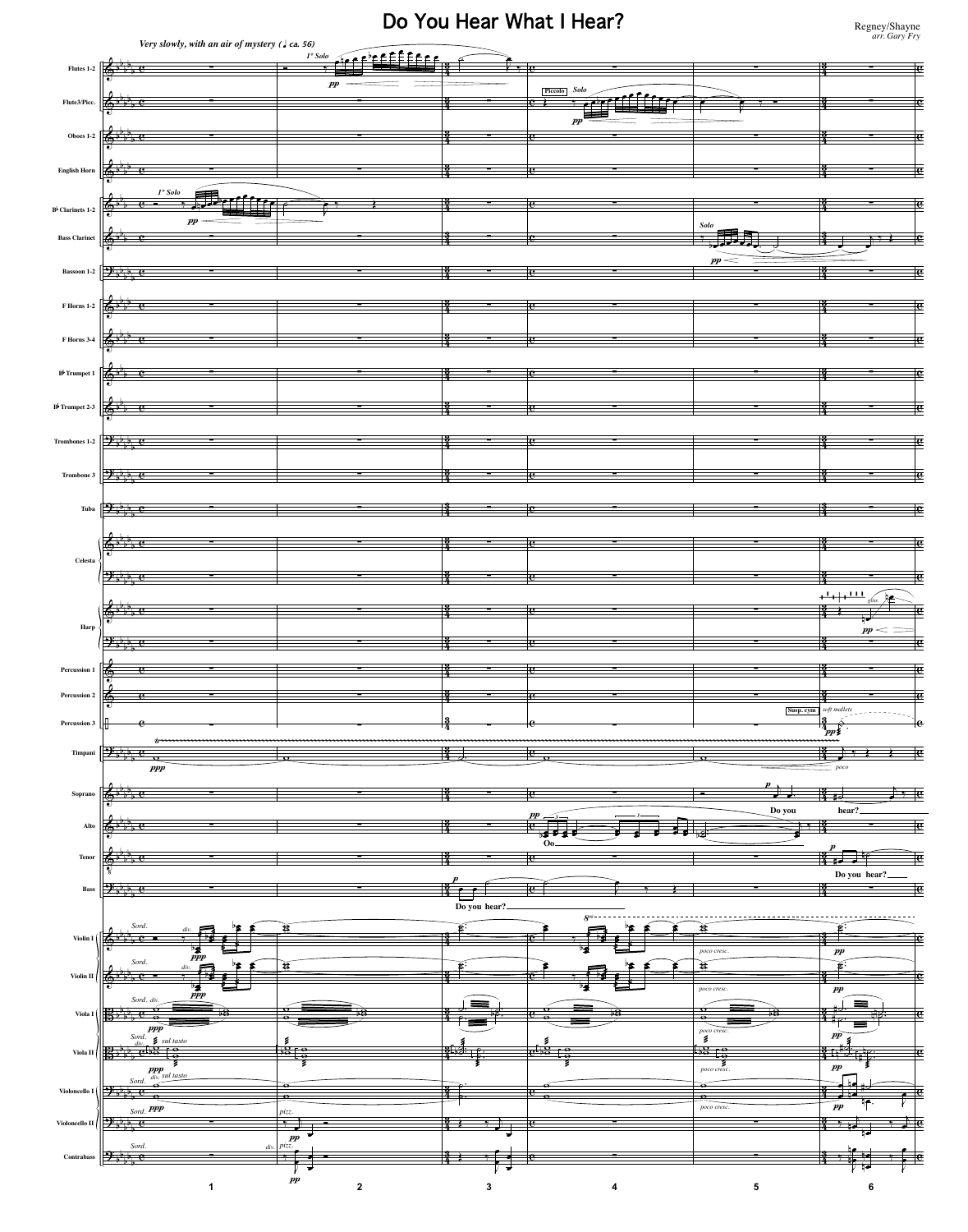|                                                   |                                                                                                 |                                                                                                 | $poco\; accel.$ -----                                    |                                              |
|---------------------------------------------------|-------------------------------------------------------------------------------------------------|-------------------------------------------------------------------------------------------------|----------------------------------------------------------|----------------------------------------------|
| FI. 1-2 $\frac{1}{2}$                             |                                                                                                 |                                                                                                 | $I^{\circ}Solo$<br>í••F                                  |                                              |
|                                                   |                                                                                                 |                                                                                                 | $\boldsymbol{p}$ molto espr.                             |                                              |
| Picc.                                             |                                                                                                 |                                                                                                 |                                                          |                                              |
| Ob. 1-2                                           | $\frac{1^{\circ}Solo}{\bullet}$                                                                 |                                                                                                 |                                                          | $\it{a2}$                                    |
|                                                   | pp                                                                                              |                                                                                                 |                                                          | $\overline{pp}$                              |
| E. Hn.                                            | e                                                                                               |                                                                                                 |                                                          |                                              |
| $CL.1-2$                                          | $\frac{3}{\frac{2}{5}}$ $\frac{3}{5}$ $\frac{3}{2}$ $\frac{3}{4}$ $\frac{1}{2}$                 |                                                                                                 |                                                          | $\frac{1}{2}$                                |
|                                                   |                                                                                                 |                                                                                                 |                                                          |                                              |
| $\mathbf{B}$ s. Cl.                               |                                                                                                 |                                                                                                 |                                                          |                                              |
| Bsn. 1-2 $\frac{1}{2}$                            |                                                                                                 | $\begin{array}{c}\n 1^{\circ} \text{Solo} \\  \hline\n 2^{\circ} \\  4^{\circ} \\  \end{array}$ |                                                          | a2                                           |
|                                                   |                                                                                                 | pp                                                                                              |                                                          |                                              |
|                                                   | Hns. 1-2 $\theta$ $\theta$ $\theta$ $\theta$                                                    | mutes                                                                                           |                                                          |                                              |
|                                                   |                                                                                                 | pp                                                                                              | $\frac{1}{p}$<br>$\boldsymbol{p}$                        |                                              |
| Hns. 3-4                                          |                                                                                                 | $\,$ mutes $\,$                                                                                 |                                                          |                                              |
|                                                   |                                                                                                 | $\boldsymbol{pp}$                                                                               | $\frac{1}{pp}$                                           |                                              |
| Tpt.1                                             |                                                                                                 |                                                                                                 |                                                          |                                              |
| $\frac{1}{2}$ Tpt. 2-3                            |                                                                                                 |                                                                                                 |                                                          |                                              |
|                                                   |                                                                                                 |                                                                                                 |                                                          |                                              |
| Trom. 1-2                                         | $9 + 1$                                                                                         |                                                                                                 |                                                          |                                              |
|                                                   | Trom. 3 $\frac{1}{\sqrt{2}} \frac{1}{\sqrt{2}} \frac{1}{\sqrt{2}} \frac{1}{\sqrt{2}}$           |                                                                                                 |                                                          |                                              |
|                                                   |                                                                                                 |                                                                                                 |                                                          |                                              |
|                                                   | ть. $\frac{\partial \cdot \phi}{\partial \theta}$ $\frac{\partial \cdot \phi}{\partial \theta}$ |                                                                                                 |                                                          |                                              |
|                                                   |                                                                                                 |                                                                                                 |                                                          |                                              |
| Cel.                                              |                                                                                                 |                                                                                                 |                                                          |                                              |
|                                                   | $\frac{1}{2}$                                                                                   | $\frac{13}{2}$                                                                                  | $+e$                                                     |                                              |
|                                                   |                                                                                                 |                                                                                                 |                                                          |                                              |
| Hp.                                               | ➢<br>€                                                                                          |                                                                                                 |                                                          |                                              |
|                                                   |                                                                                                 |                                                                                                 |                                                          |                                              |
| Perc. 1                                           |                                                                                                 |                                                                                                 | Large tam-tam                                            |                                              |
| $\ensuremath{\mathbf{Perc}\xspace}\xspace$ .<br>2 |                                                                                                 |                                                                                                 | $\frac{2}{pp}$                                           |                                              |
| Perc. 3                                           |                                                                                                 | $\mathbf{a}$<br>4<br>ŧ.                                                                         | $\boldsymbol{p}$                                         |                                              |
| Timp.                                             | $\cdot$ .                                                                                       |                                                                                                 | $\rightarrow$                                            |                                              |
|                                                   |                                                                                                 |                                                                                                 | $\boldsymbol{pp}$<br>cresc.                              |                                              |
| s                                                 |                                                                                                 | Do you                                                                                          | do you<br>hear,<br>hear,                                 | do<br>you<br>hear,                           |
|                                                   |                                                                                                 |                                                                                                 | cresc.<br>$\boldsymbol{r}$                               |                                              |
|                                                   | O <sub>o</sub>                                                                                  |                                                                                                 | $\overline{\mathbf{D}}\mathbf{o}$ you<br>hear,<br>do you | hear?<br>do<br>hear,<br>you                  |
| $\mathbf T$                                       |                                                                                                 |                                                                                                 |                                                          | -3<br>- 3 -<br>cresc                         |
|                                                   |                                                                                                 |                                                                                                 | Oo.                                                      | Oo.<br>cresc.                                |
| В                                                 | $\mathfrak{P}_{\mathbb{Z}^+}$                                                                   |                                                                                                 | $\boldsymbol{p}$ .<br>$^{-3}$<br>$\mathbf{r}$            |                                              |
|                                                   | $(8^{va})$                                                                                      |                                                                                                 | Oo.                                                      | O <sub>o</sub><br>歱                          |
| Vln. I                                            | 8                                                                                               | hH≦E.<br>loco                                                                                   |                                                          |                                              |
|                                                   | Ħ                                                                                               | h#£                                                                                             |                                                          | cresc.                                       |
| $Vln.$ II                                         |                                                                                                 |                                                                                                 |                                                          | cresc.                                       |
| Vla. I                                            |                                                                                                 |                                                                                                 |                                                          |                                              |
|                                                   |                                                                                                 |                                                                                                 | ‡≖<br>ء<br>ما                                            | cresc.                                       |
| Vla. II                                           |                                                                                                 |                                                                                                 | —ت∸                                                      |                                              |
| $v_{c.1}$ $\left \frac{1}{2}$                     | o                                                                                               | Q                                                                                               | ١e<br><del>ظالعلني</del>                                 |                                              |
|                                                   | Ιe                                                                                              | Θ                                                                                               | $\frac{pp}{\text{arco}}$ <sup>3</sup>                    | $\mathit{cresc}.$<br>$\overline{\mathbf{3}}$ |
|                                                   | $Vc. II$ $\left \frac{1}{2}$<br>-0<br>ए                                                         |                                                                                                 | Ť                                                        |                                              |
| Cb.                                               |                                                                                                 |                                                                                                 | $\frac{pp}{\frac{arco}{\sqrt{1-\frac{1}{2}}}}$           | $\mathit{cresc}.$                            |
|                                                   |                                                                                                 |                                                                                                 | $\overline{pp}$                                          | cresc.                                       |
|                                                   | $\overline{7}$                                                                                  | $\bf8$                                                                                          | 9                                                        | 10                                           |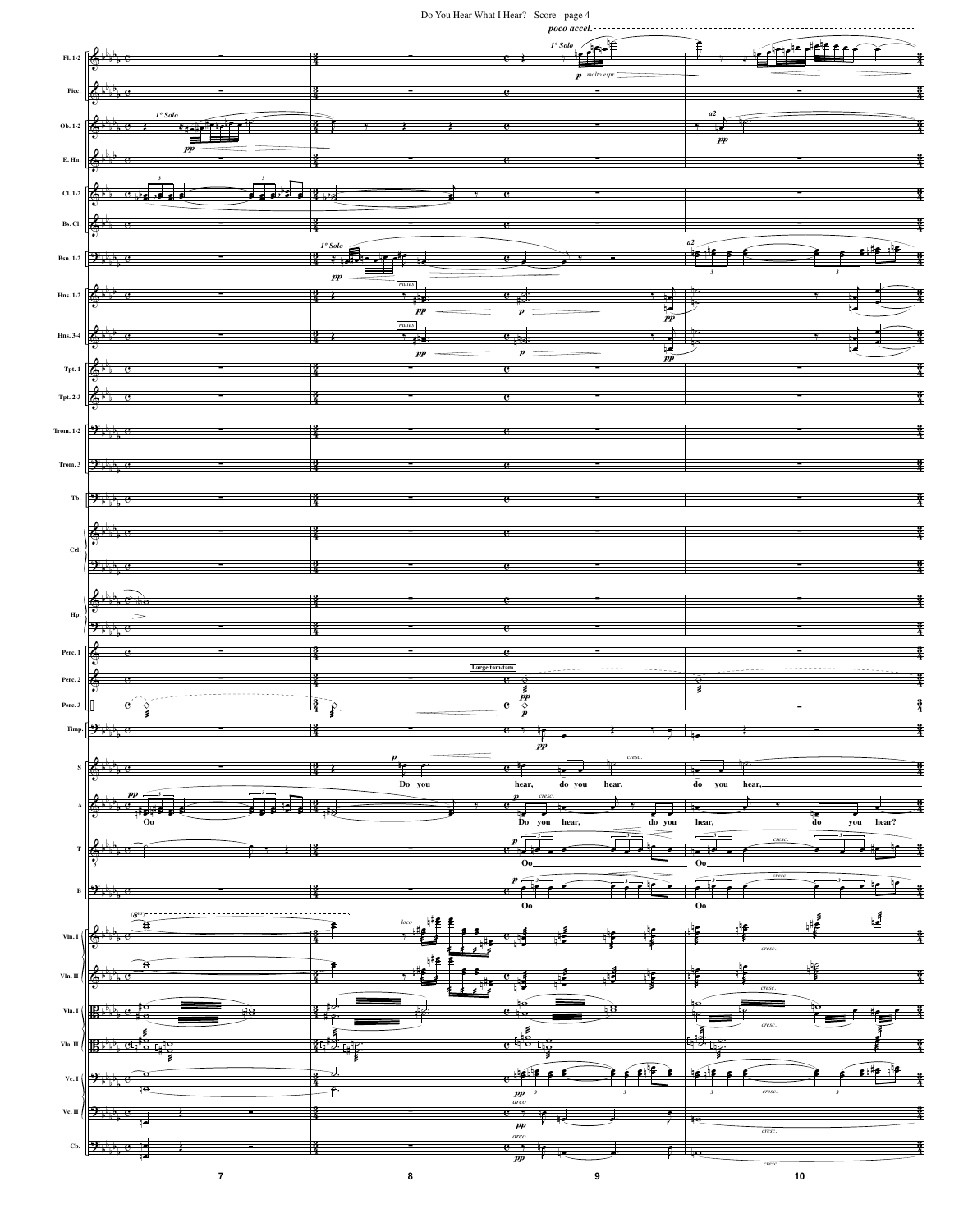Do You Hear What I Hear? - Score - page 5

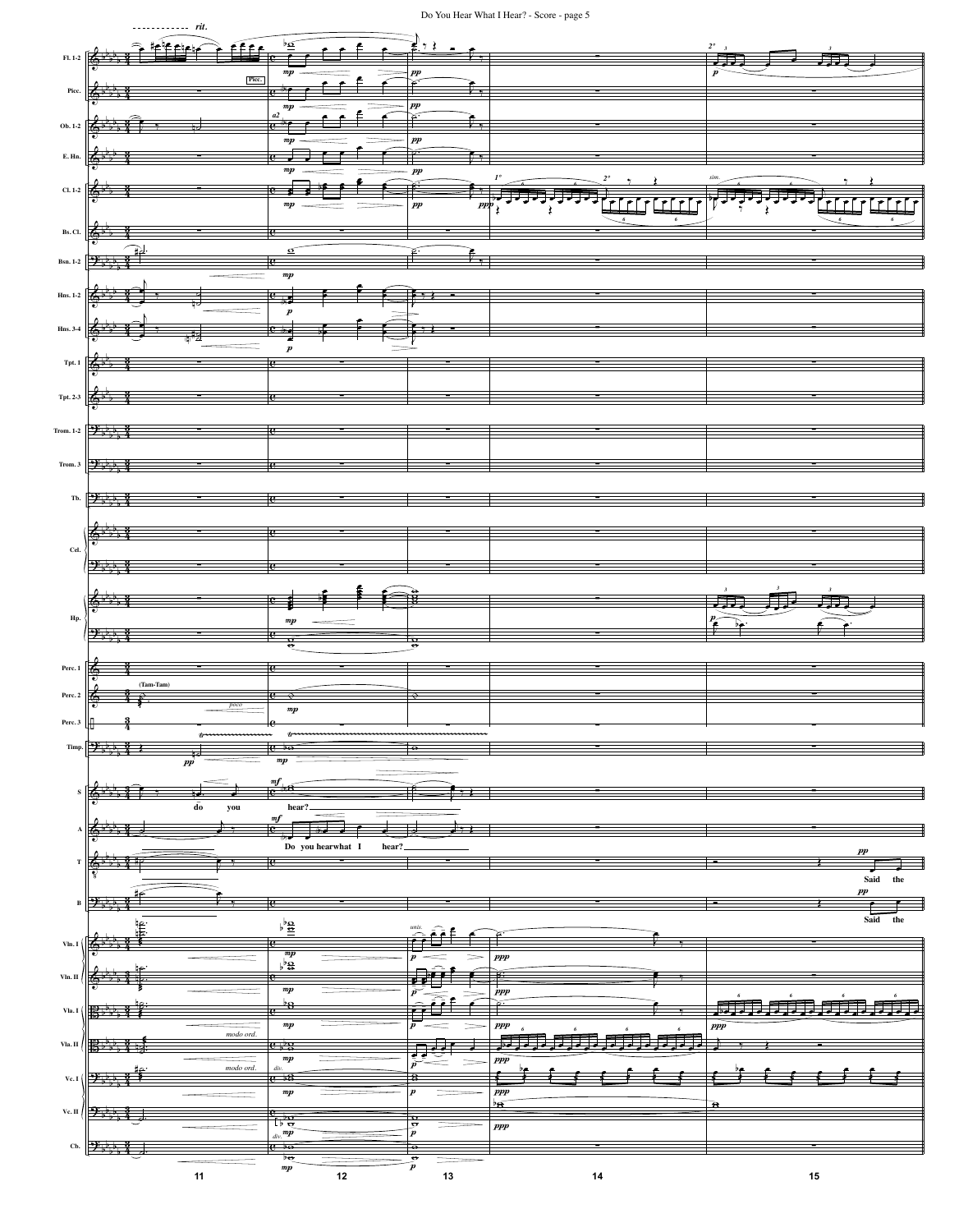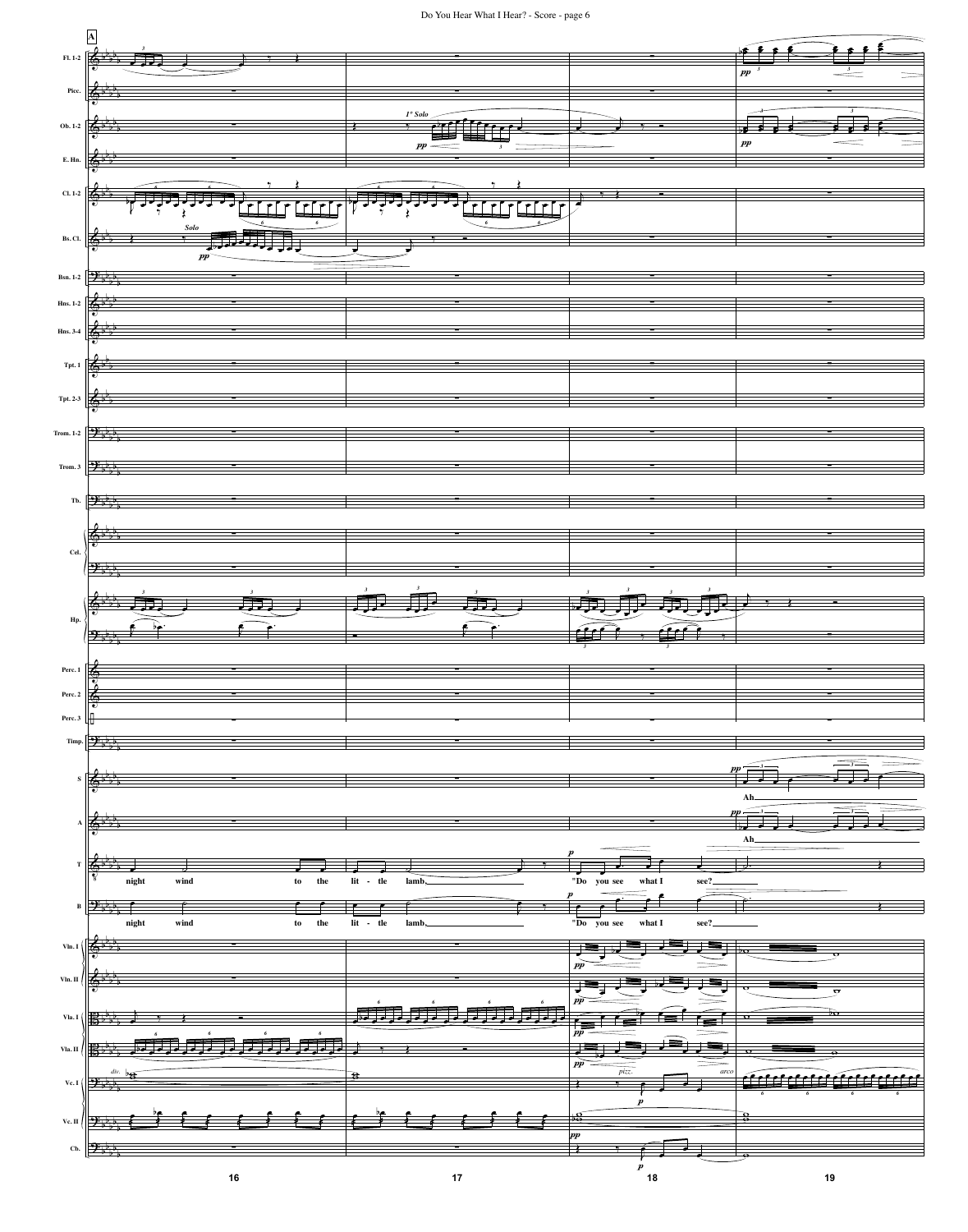| $F1.1-2$<br>Picc.<br>Ob. 1-2 $\theta$ b b $\theta$ is the contract of the contract of the contract of the contract of the contract of the contract of the contract of the contract of the contract of the contract of the contract of the contract of the<br>E. Hn. $\left[\begin{array}{ccc} \begin{array}{ccc} \end{array} & \begin{array}{ccc} \end{array} & \begin{array}{ccc} \end{array} & \begin{array}{ccc} \end{array} & \begin{array}{ccc} \end{array} & \begin{array}{ccc} \end{array} & \begin{array}{ccc} \end{array} & \begin{array}{ccc} \end{array} & \begin{array}{ccc} \end{array} & \begin{array}{ccc} \end{array} & \begin{array}{ccc} \end{array} & \begin{array}{ccc} \end{array} & \begin{array}{ccc} \end{array} & \begin{array}{ccc} \end{array} & \begin{array}{ccc} \end{array} & \begin{array}{ccc} \end$<br>$CL1-2$<br>Bs. Cl. $\frac{1}{2}$ $\frac{1}{2}$ $\frac{1}{2}$ $\frac{1}{2}$ $\frac{1}{2}$ $\frac{1}{2}$ $\frac{1}{2}$ $\frac{1}{2}$ $\frac{1}{2}$ $\frac{1}{2}$ $\frac{1}{2}$ $\frac{1}{2}$ $\frac{1}{2}$ $\frac{1}{2}$ $\frac{1}{2}$ $\frac{1}{2}$ $\frac{1}{2}$ $\frac{1}{2}$ $\frac{1}{2}$ $\frac{1}{2}$ $\frac{1}{2}$ $\frac$<br>Bsn. 1-2 $\frac{1}{\sqrt{\frac{1}{\sqrt{\frac{1}{\sqrt{\frac{1}{\sqrt{\frac{1}{\sqrt{\frac{1}{\sqrt{\frac{1}{\sqrt{\frac{1}{\sqrt{\frac{1}{\sqrt{\frac{1}{\sqrt{\frac{1}{\sqrt{\frac{1}{\sqrt{\frac{1}{\sqrt{\frac{1}{\sqrt{\frac{1}{\sqrt{\frac{1}{\sqrt{\frac{1}{\sqrt{\frac{1}{\sqrt{\frac{1}{\sqrt{\frac{1}{\sqrt{\frac{1}{\sqrt{\frac{1}{\sqrt{\frac{1}{\sqrt{\frac{1}{\sqrt{\frac{1}{\sqrt{\frac{1}{\sqrt{\sqrt{\frac{1}{1\sqrt{\frac{1}{\sqrt{\sqrt{\frac{1}{1\sqrt{\sqrt$ | $\boxed{\text{FL}}$ $\frac{pp}{\Theta}$<br>pp<br>$\epsilon$<br>$\ddot{\bullet}$ | $\blacksquare$       |                                    |           | <u>.</u> |
|----------------------------------------------------------------------------------------------------------------------------------------------------------------------------------------------------------------------------------------------------------------------------------------------------------------------------------------------------------------------------------------------------------------------------------------------------------------------------------------------------------------------------------------------------------------------------------------------------------------------------------------------------------------------------------------------------------------------------------------------------------------------------------------------------------------------------------------------------------------------------------------------------------------------------------------------------------------------------------------------------------------------------------------------------------------------------------------------------------------------------------------------------------------------------------------------------------------------------------------------------------------------------------------------------------------------------------------------------------------------------------------------------------------------------------------------------------------------------------------------------------------------------------------------------------------------------------------------------------------------------------------------------------------|---------------------------------------------------------------------------------|----------------------|------------------------------------|-----------|----------|
|                                                                                                                                                                                                                                                                                                                                                                                                                                                                                                                                                                                                                                                                                                                                                                                                                                                                                                                                                                                                                                                                                                                                                                                                                                                                                                                                                                                                                                                                                                                                                                                                                                                                |                                                                                 |                      |                                    |           |          |
|                                                                                                                                                                                                                                                                                                                                                                                                                                                                                                                                                                                                                                                                                                                                                                                                                                                                                                                                                                                                                                                                                                                                                                                                                                                                                                                                                                                                                                                                                                                                                                                                                                                                |                                                                                 |                      |                                    |           |          |
|                                                                                                                                                                                                                                                                                                                                                                                                                                                                                                                                                                                                                                                                                                                                                                                                                                                                                                                                                                                                                                                                                                                                                                                                                                                                                                                                                                                                                                                                                                                                                                                                                                                                |                                                                                 |                      |                                    |           |          |
|                                                                                                                                                                                                                                                                                                                                                                                                                                                                                                                                                                                                                                                                                                                                                                                                                                                                                                                                                                                                                                                                                                                                                                                                                                                                                                                                                                                                                                                                                                                                                                                                                                                                |                                                                                 |                      |                                    |           |          |
|                                                                                                                                                                                                                                                                                                                                                                                                                                                                                                                                                                                                                                                                                                                                                                                                                                                                                                                                                                                                                                                                                                                                                                                                                                                                                                                                                                                                                                                                                                                                                                                                                                                                |                                                                                 |                      |                                    |           |          |
|                                                                                                                                                                                                                                                                                                                                                                                                                                                                                                                                                                                                                                                                                                                                                                                                                                                                                                                                                                                                                                                                                                                                                                                                                                                                                                                                                                                                                                                                                                                                                                                                                                                                |                                                                                 |                      |                                    |           |          |
|                                                                                                                                                                                                                                                                                                                                                                                                                                                                                                                                                                                                                                                                                                                                                                                                                                                                                                                                                                                                                                                                                                                                                                                                                                                                                                                                                                                                                                                                                                                                                                                                                                                                |                                                                                 |                      |                                    |           |          |
|                                                                                                                                                                                                                                                                                                                                                                                                                                                                                                                                                                                                                                                                                                                                                                                                                                                                                                                                                                                                                                                                                                                                                                                                                                                                                                                                                                                                                                                                                                                                                                                                                                                                |                                                                                 |                      |                                    |           |          |
|                                                                                                                                                                                                                                                                                                                                                                                                                                                                                                                                                                                                                                                                                                                                                                                                                                                                                                                                                                                                                                                                                                                                                                                                                                                                                                                                                                                                                                                                                                                                                                                                                                                                |                                                                                 |                      |                                    |           |          |
| Hns. 1-2 $\frac{2}{\sqrt{2}} \frac{1}{2}$                                                                                                                                                                                                                                                                                                                                                                                                                                                                                                                                                                                                                                                                                                                                                                                                                                                                                                                                                                                                                                                                                                                                                                                                                                                                                                                                                                                                                                                                                                                                                                                                                      |                                                                                 |                      |                                    |           |          |
| Hns. 3-4 $\frac{2}{\sqrt{2}}$ $\frac{1}{2}$ $\frac{1}{2}$                                                                                                                                                                                                                                                                                                                                                                                                                                                                                                                                                                                                                                                                                                                                                                                                                                                                                                                                                                                                                                                                                                                                                                                                                                                                                                                                                                                                                                                                                                                                                                                                      |                                                                                 |                      |                                    |           |          |
|                                                                                                                                                                                                                                                                                                                                                                                                                                                                                                                                                                                                                                                                                                                                                                                                                                                                                                                                                                                                                                                                                                                                                                                                                                                                                                                                                                                                                                                                                                                                                                                                                                                                |                                                                                 |                      |                                    |           |          |
| $Tpt. 1$ $T_{\text{pt}}$ $T_{\text{pt}}$ $T_{\text{pt}}$ $T_{\text{pt}}$ $T_{\text{pt}}$ $T_{\text{pt}}$ $T_{\text{pt}}$ $T_{\text{pt}}$ $T_{\text{pt}}$ $T_{\text{pt}}$ $T_{\text{pt}}$ $T_{\text{pt}}$ $T_{\text{pt}}$ $T_{\text{pt}}$ $T_{\text{pt}}$ $T_{\text{pt}}$ $T_{\text{pt}}$ $T_{\text{pt}}$ $T_{\text{pt}}$ $T_{\text{pt}}$ $T_{\text{pt}}$ $T_{$                                                                                                                                                                                                                                                                                                                                                                                                                                                                                                                                                                                                                                                                                                                                                                                                                                                                                                                                                                                                                                                                                                                                                                                                                                                                                                 |                                                                                 |                      |                                    |           |          |
| $Tpt. 23 \nightharpoonup \nightharpoonup$                                                                                                                                                                                                                                                                                                                                                                                                                                                                                                                                                                                                                                                                                                                                                                                                                                                                                                                                                                                                                                                                                                                                                                                                                                                                                                                                                                                                                                                                                                                                                                                                                      |                                                                                 |                      |                                    |           |          |
| Trom. 1-2 $\frac{1}{\sqrt{2}}$                                                                                                                                                                                                                                                                                                                                                                                                                                                                                                                                                                                                                                                                                                                                                                                                                                                                                                                                                                                                                                                                                                                                                                                                                                                                                                                                                                                                                                                                                                                                                                                                                                 |                                                                                 |                      |                                    |           |          |
|                                                                                                                                                                                                                                                                                                                                                                                                                                                                                                                                                                                                                                                                                                                                                                                                                                                                                                                                                                                                                                                                                                                                                                                                                                                                                                                                                                                                                                                                                                                                                                                                                                                                |                                                                                 |                      |                                    |           |          |
| Trom. 3 $\frac{1}{\sqrt{2\frac{1}{p}}\frac{1}{p}}$                                                                                                                                                                                                                                                                                                                                                                                                                                                                                                                                                                                                                                                                                                                                                                                                                                                                                                                                                                                                                                                                                                                                                                                                                                                                                                                                                                                                                                                                                                                                                                                                             |                                                                                 |                      |                                    |           |          |
| ть. $\frac{1}{\sqrt{2}}$                                                                                                                                                                                                                                                                                                                                                                                                                                                                                                                                                                                                                                                                                                                                                                                                                                                                                                                                                                                                                                                                                                                                                                                                                                                                                                                                                                                                                                                                                                                                                                                                                                       |                                                                                 |                      |                                    |           |          |
|                                                                                                                                                                                                                                                                                                                                                                                                                                                                                                                                                                                                                                                                                                                                                                                                                                                                                                                                                                                                                                                                                                                                                                                                                                                                                                                                                                                                                                                                                                                                                                                                                                                                |                                                                                 |                      |                                    |           |          |
|                                                                                                                                                                                                                                                                                                                                                                                                                                                                                                                                                                                                                                                                                                                                                                                                                                                                                                                                                                                                                                                                                                                                                                                                                                                                                                                                                                                                                                                                                                                                                                                                                                                                |                                                                                 |                      |                                    |           |          |
| $\frac{1}{2}$                                                                                                                                                                                                                                                                                                                                                                                                                                                                                                                                                                                                                                                                                                                                                                                                                                                                                                                                                                                                                                                                                                                                                                                                                                                                                                                                                                                                                                                                                                                                                                                                                                                  |                                                                                 |                      |                                    |           |          |
| $\frac{11}{2} + \frac{1}{2} + \frac{1}{2}$                                                                                                                                                                                                                                                                                                                                                                                                                                                                                                                                                                                                                                                                                                                                                                                                                                                                                                                                                                                                                                                                                                                                                                                                                                                                                                                                                                                                                                                                                                                                                                                                                     |                                                                                 |                      |                                    |           |          |
| ppp                                                                                                                                                                                                                                                                                                                                                                                                                                                                                                                                                                                                                                                                                                                                                                                                                                                                                                                                                                                                                                                                                                                                                                                                                                                                                                                                                                                                                                                                                                                                                                                                                                                            |                                                                                 |                      |                                    |           |          |
|                                                                                                                                                                                                                                                                                                                                                                                                                                                                                                                                                                                                                                                                                                                                                                                                                                                                                                                                                                                                                                                                                                                                                                                                                                                                                                                                                                                                                                                                                                                                                                                                                                                                |                                                                                 |                      |                                    |           |          |
|                                                                                                                                                                                                                                                                                                                                                                                                                                                                                                                                                                                                                                                                                                                                                                                                                                                                                                                                                                                                                                                                                                                                                                                                                                                                                                                                                                                                                                                                                                                                                                                                                                                                |                                                                                 |                      |                                    |           |          |
|                                                                                                                                                                                                                                                                                                                                                                                                                                                                                                                                                                                                                                                                                                                                                                                                                                                                                                                                                                                                                                                                                                                                                                                                                                                                                                                                                                                                                                                                                                                                                                                                                                                                |                                                                                 |                      |                                    |           |          |
| Timp.                                                                                                                                                                                                                                                                                                                                                                                                                                                                                                                                                                                                                                                                                                                                                                                                                                                                                                                                                                                                                                                                                                                                                                                                                                                                                                                                                                                                                                                                                                                                                                                                                                                          |                                                                                 |                      |                                    |           |          |
|                                                                                                                                                                                                                                                                                                                                                                                                                                                                                                                                                                                                                                                                                                                                                                                                                                                                                                                                                                                                                                                                                                                                                                                                                                                                                                                                                                                                                                                                                                                                                                                                                                                                |                                                                                 |                      |                                    |           |          |
|                                                                                                                                                                                                                                                                                                                                                                                                                                                                                                                                                                                                                                                                                                                                                                                                                                                                                                                                                                                                                                                                                                                                                                                                                                                                                                                                                                                                                                                                                                                                                                                                                                                                |                                                                                 |                      |                                    | $\bm{pp}$ | cresc    |
|                                                                                                                                                                                                                                                                                                                                                                                                                                                                                                                                                                                                                                                                                                                                                                                                                                                                                                                                                                                                                                                                                                                                                                                                                                                                                                                                                                                                                                                                                                                                                                                                                                                                |                                                                                 |                      |                                    | Ah,       |          |
|                                                                                                                                                                                                                                                                                                                                                                                                                                                                                                                                                                                                                                                                                                                                                                                                                                                                                                                                                                                                                                                                                                                                                                                                                                                                                                                                                                                                                                                                                                                                                                                                                                                                |                                                                                 |                      |                                    |           |          |
| T                                                                                                                                                                                                                                                                                                                                                                                                                                                                                                                                                                                                                                                                                                                                                                                                                                                                                                                                                                                                                                                                                                                                                                                                                                                                                                                                                                                                                                                                                                                                                                                                                                                              |                                                                                 |                      |                                    | Ah,       | cresc    |
| in the sky,<br>Way up                                                                                                                                                                                                                                                                                                                                                                                                                                                                                                                                                                                                                                                                                                                                                                                                                                                                                                                                                                                                                                                                                                                                                                                                                                                                                                                                                                                                                                                                                                                                                                                                                                          | lit - tle<br>lamb,                                                              |                      | what ${\bf I}$<br>do<br>you<br>see | see?      |          |
|                                                                                                                                                                                                                                                                                                                                                                                                                                                                                                                                                                                                                                                                                                                                                                                                                                                                                                                                                                                                                                                                                                                                                                                                                                                                                                                                                                                                                                                                                                                                                                                                                                                                |                                                                                 |                      |                                    |           | cresc.   |
| Way up in the sky,                                                                                                                                                                                                                                                                                                                                                                                                                                                                                                                                                                                                                                                                                                                                                                                                                                                                                                                                                                                                                                                                                                                                                                                                                                                                                                                                                                                                                                                                                                                                                                                                                                             | lit - tle<br>lamb,                                                              |                      | what ${\bf I}$<br>do<br>you<br>see | see?      |          |
|                                                                                                                                                                                                                                                                                                                                                                                                                                                                                                                                                                                                                                                                                                                                                                                                                                                                                                                                                                                                                                                                                                                                                                                                                                                                                                                                                                                                                                                                                                                                                                                                                                                                |                                                                                 | ₽₽₽₽₽₽₽₽₽₽₽₽₽₽₽₽₽₽₽₽ | €∉€∉∍èÊ<br>Έ                       |           |          |
| ,,,,,,,,                                                                                                                                                                                                                                                                                                                                                                                                                                                                                                                                                                                                                                                                                                                                                                                                                                                                                                                                                                                                                                                                                                                                                                                                                                                                                                                                                                                                                                                                                                                                                                                                                                                       |                                                                                 |                      |                                    |           |          |
|                                                                                                                                                                                                                                                                                                                                                                                                                                                                                                                                                                                                                                                                                                                                                                                                                                                                                                                                                                                                                                                                                                                                                                                                                                                                                                                                                                                                                                                                                                                                                                                                                                                                | $\frac{\mathbf{o}}{\mathbf{e}}$                                                 |                      | $\boldsymbol{\Omega}$              |           |          |
|                                                                                                                                                                                                                                                                                                                                                                                                                                                                                                                                                                                                                                                                                                                                                                                                                                                                                                                                                                                                                                                                                                                                                                                                                                                                                                                                                                                                                                                                                                                                                                                                                                                                |                                                                                 |                      |                                    |           |          |
|                                                                                                                                                                                                                                                                                                                                                                                                                                                                                                                                                                                                                                                                                                                                                                                                                                                                                                                                                                                                                                                                                                                                                                                                                                                                                                                                                                                                                                                                                                                                                                                                                                                                |                                                                                 |                      |                                    |           |          |
|                                                                                                                                                                                                                                                                                                                                                                                                                                                                                                                                                                                                                                                                                                                                                                                                                                                                                                                                                                                                                                                                                                                                                                                                                                                                                                                                                                                                                                                                                                                                                                                                                                                                |                                                                                 |                      |                                    |           |          |
|                                                                                                                                                                                                                                                                                                                                                                                                                                                                                                                                                                                                                                                                                                                                                                                                                                                                                                                                                                                                                                                                                                                                                                                                                                                                                                                                                                                                                                                                                                                                                                                                                                                                | $\circ$                                                                         |                      | $\boldsymbol{\Omega}$              |           |          |
| $\mathbf{Vc.}$ I                                                                                                                                                                                                                                                                                                                                                                                                                                                                                                                                                                                                                                                                                                                                                                                                                                                                                                                                                                                                                                                                                                                                                                                                                                                                                                                                                                                                                                                                                                                                                                                                                                               |                                                                                 |                      | pizz.                              |           |          |
|                                                                                                                                                                                                                                                                                                                                                                                                                                                                                                                                                                                                                                                                                                                                                                                                                                                                                                                                                                                                                                                                                                                                                                                                                                                                                                                                                                                                                                                                                                                                                                                                                                                                |                                                                                 |                      | pp<br>pizz.                        |           |          |
| сь. $\mathbf{P}$                                                                                                                                                                                                                                                                                                                                                                                                                                                                                                                                                                                                                                                                                                                                                                                                                                                                                                                                                                                                                                                                                                                                                                                                                                                                                                                                                                                                                                                                                                                                                                                                                                               |                                                                                 |                      | pp                                 | pizz.     |          |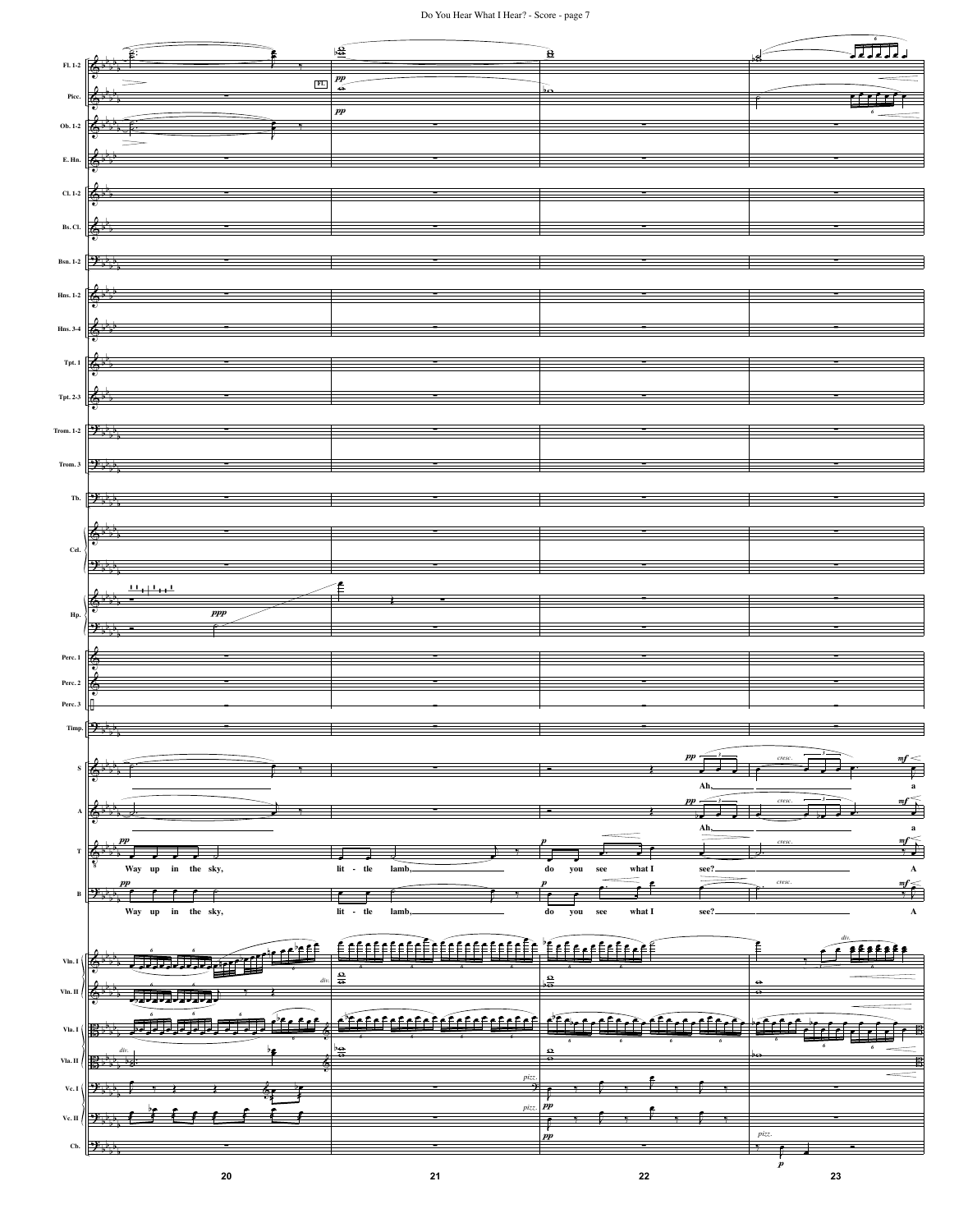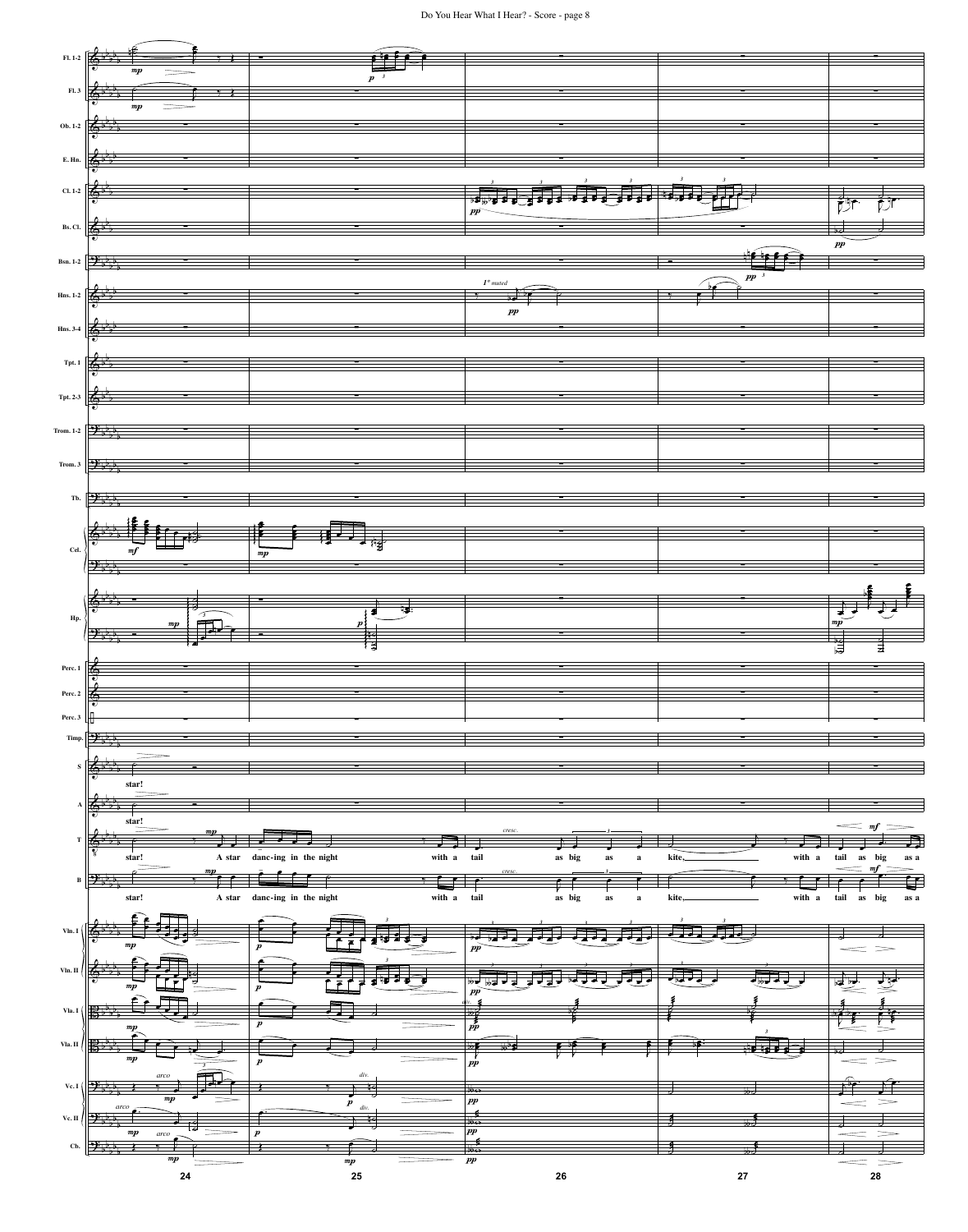# *Slightly faster*

|                        |                                                                                   |        | <b>B</b> Slightly faster      |                                                                           |                              |                        |
|------------------------|-----------------------------------------------------------------------------------|--------|-------------------------------|---------------------------------------------------------------------------|------------------------------|------------------------|
|                        | $F1.1-2$                                                                          |        |                               |                                                                           |                              |                        |
|                        |                                                                                   |        |                               |                                                                           |                              | Picc.                  |
|                        | F1.3                                                                              |        |                               |                                                                           |                              |                        |
|                        |                                                                                   |        |                               | $I^{\circ}$                                                               |                              | pp                     |
| Ob. 1-2                |                                                                                   |        |                               | 堯<br>$\boldsymbol{p}$                                                     |                              |                        |
|                        | E. Hn.                                                                            |        |                               |                                                                           |                              |                        |
|                        |                                                                                   |        |                               | $\frac{1}{p}$                                                             |                              |                        |
|                        | $C1.1-2$                                                                          |        |                               |                                                                           |                              |                        |
|                        |                                                                                   |        |                               |                                                                           |                              |                        |
|                        | Bs. Cl. $\frac{\frac{1}{\sqrt{1+\frac{1}{2}}}}{\frac{1}{\sqrt{1+\frac{1}{2}}}}$   |        |                               |                                                                           |                              |                        |
|                        |                                                                                   |        |                               |                                                                           |                              |                        |
|                        | Bsn. 1-2 $\frac{1}{\frac{1}{\sqrt{2}}\frac{1}{\sqrt{2}}\frac{1}{\sqrt{2}}}$       |        |                               |                                                                           |                              |                        |
|                        |                                                                                   |        |                               |                                                                           |                              |                        |
|                        | Hns. 1-2                                                                          |        |                               |                                                                           |                              |                        |
|                        |                                                                                   |        |                               |                                                                           |                              |                        |
|                        | Hns. 3-4                                                                          |        |                               |                                                                           |                              |                        |
|                        |                                                                                   |        |                               |                                                                           |                              |                        |
|                        |                                                                                   |        |                               |                                                                           |                              |                        |
|                        | Tpt. 2-3 $\theta$                                                                 |        |                               |                                                                           |                              |                        |
|                        |                                                                                   |        |                               |                                                                           |                              |                        |
|                        | Trom. 1-2 $\frac{1}{\sqrt{2}}$                                                    |        |                               |                                                                           |                              |                        |
|                        |                                                                                   |        |                               |                                                                           |                              |                        |
|                        | Trom. 3 $\frac{1}{\sqrt{1+\frac{1}{2}}\sqrt{1-\frac{1}{2}}\sqrt{1-\frac{1}{2}}}}$ |        |                               |                                                                           |                              |                        |
|                        |                                                                                   |        |                               |                                                                           |                              |                        |
|                        | ть. $\frac{1}{2}$                                                                 |        |                               |                                                                           |                              |                        |
|                        |                                                                                   |        |                               |                                                                           |                              |                        |
|                        |                                                                                   |        |                               |                                                                           |                              |                        |
| Cel.                   |                                                                                   |        |                               |                                                                           |                              |                        |
|                        | $2 +$                                                                             |        |                               |                                                                           |                              |                        |
|                        |                                                                                   |        |                               |                                                                           |                              |                        |
| Hp.                    |                                                                                   |        |                               |                                                                           |                              | $\boldsymbol{p}$       |
|                        |                                                                                   |        |                               |                                                                           |                              |                        |
|                        |                                                                                   |        |                               |                                                                           | <b>Crotales</b>              |                        |
| Perc. $\boldsymbol{1}$ |                                                                                   |        |                               |                                                                           |                              |                        |
|                        |                                                                                   |        |                               |                                                                           |                              | pp                     |
| $\bold{Perc.}\,2$      |                                                                                   |        |                               |                                                                           |                              |                        |
| $Perc.3$               |                                                                                   |        |                               |                                                                           |                              |                        |
| Timp.                  |                                                                                   |        |                               |                                                                           |                              |                        |
|                        |                                                                                   |        |                               |                                                                           |                              |                        |
| S                      |                                                                                   |        |                               |                                                                           |                              |                        |
|                        |                                                                                   |        |                               | Said the lit - tle lamb to the shep-herd boy,                             | "Do you hear what I<br>hear, |                        |
|                        |                                                                                   |        |                               |                                                                           |                              |                        |
|                        |                                                                                   |        |                               | $\overline{\phantom{a}}$<br>Said the lit - tle lamb to the shep-herd boy, | "Do you hear what I<br>hear, |                        |
| $\mathbf T$            |                                                                                   |        |                               |                                                                           |                              |                        |
|                        | kite."                                                                            |        |                               |                                                                           |                              |                        |
|                        | $\frac{B}{2}$                                                                     |        |                               |                                                                           |                              |                        |
|                        | kite.".                                                                           |        |                               |                                                                           |                              |                        |
|                        |                                                                                   |        | sul tasto                     |                                                                           |                              | (hmc)                  |
| Vln. I                 |                                                                                   |        |                               |                                                                           |                              |                        |
|                        | $\boldsymbol{pp}$                                                                 |        | $\boldsymbol{p}$<br>sul tasto |                                                                           |                              | pp                     |
| Vln. $\Pi$             |                                                                                   |        |                               |                                                                           |                              |                        |
|                        | $\boldsymbol{pp}$                                                                 |        | $\sum_{\text{sul tasto}}$     |                                                                           |                              |                        |
| Vla. I                 |                                                                                   |        |                               |                                                                           |                              |                        |
|                        |                                                                                   |        | $\boldsymbol{p}$<br>sul tasto |                                                                           |                              |                        |
| $Vla$ . $\Pi$          | pp                                                                                |        | $\boldsymbol{p}$              |                                                                           |                              |                        |
|                        |                                                                                   |        | sul tasto                     |                                                                           |                              | pizz.                  |
| $\mathbf{Vc.}$ I       | pp                                                                                |        |                               |                                                                           |                              | ্ৰ                     |
| $Vc.$ $\Pi$            | div<br>$\mathbb{P}$                                                               |        | $\frac{p}{\text{sub tasto}}$  |                                                                           |                              | pizz                   |
|                        | $p\hspace{-0.5mm}p$                                                               |        |                               |                                                                           |                              |                        |
| Cb.                    |                                                                                   |        |                               |                                                                           |                              |                        |
|                        | ${\bf 29}$                                                                        | $30\,$ |                               | 31                                                                        |                              | $\boldsymbol{p}$<br>34 |
|                        |                                                                                   |        |                               | $32\,$                                                                    | $\bf 33$                     |                        |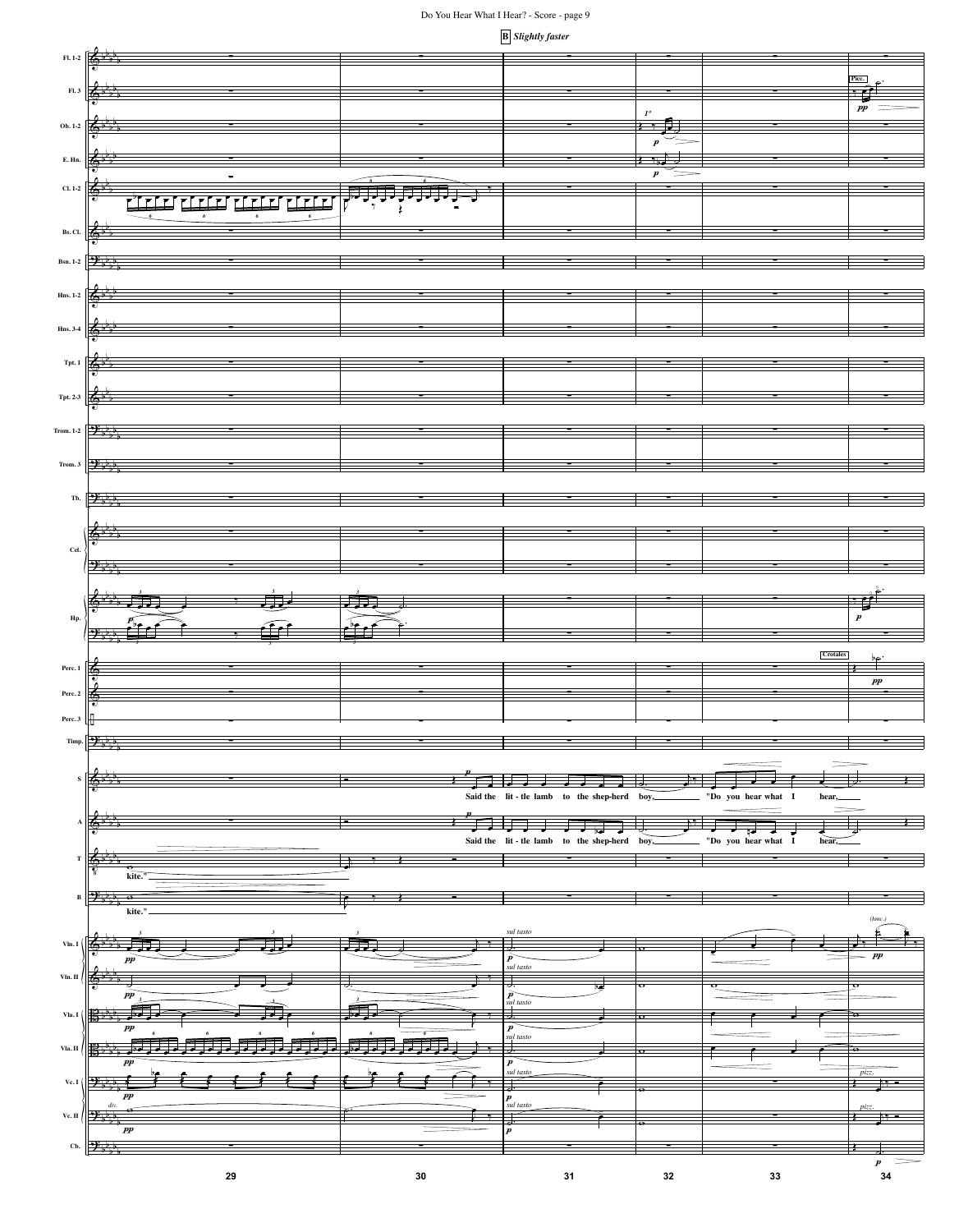*stringendo e cresc.*

| $F1.1-2$           |                                                                                                                                                                                                                                                                                                                                                                                                                                                   |             |                                                                                                                                                                                                                                                                                                                                                                                                                                                                 |                          |                      |                                                                                                                                                                                                                                                                                                                                                                                                                                   |                |                                                   |                                                   |
|--------------------|---------------------------------------------------------------------------------------------------------------------------------------------------------------------------------------------------------------------------------------------------------------------------------------------------------------------------------------------------------------------------------------------------------------------------------------------------|-------------|-----------------------------------------------------------------------------------------------------------------------------------------------------------------------------------------------------------------------------------------------------------------------------------------------------------------------------------------------------------------------------------------------------------------------------------------------------------------|--------------------------|----------------------|-----------------------------------------------------------------------------------------------------------------------------------------------------------------------------------------------------------------------------------------------------------------------------------------------------------------------------------------------------------------------------------------------------------------------------------|----------------|---------------------------------------------------|---------------------------------------------------|
|                    |                                                                                                                                                                                                                                                                                                                                                                                                                                                   |             |                                                                                                                                                                                                                                                                                                                                                                                                                                                                 |                          |                      |                                                                                                                                                                                                                                                                                                                                                                                                                                   |                |                                                   | $\frac{mp}{\boxed{\text{FL}}}$                    |
|                    | Picc.                                                                                                                                                                                                                                                                                                                                                                                                                                             |             |                                                                                                                                                                                                                                                                                                                                                                                                                                                                 |                          |                      |                                                                                                                                                                                                                                                                                                                                                                                                                                   |                |                                                   | mp                                                |
|                    | Ob. 1-2                                                                                                                                                                                                                                                                                                                                                                                                                                           |             | $\frac{r}{\sqrt{r}}$<br>$\boldsymbol{p}$                                                                                                                                                                                                                                                                                                                                                                                                                        |                          |                      |                                                                                                                                                                                                                                                                                                                                                                                                                                   |                |                                                   |                                                   |
|                    | E. Hn. $\theta$                                                                                                                                                                                                                                                                                                                                                                                                                                   |             |                                                                                                                                                                                                                                                                                                                                                                                                                                                                 |                          |                      |                                                                                                                                                                                                                                                                                                                                                                                                                                   |                |                                                   |                                                   |
|                    | Cl. 1-2<br>$\frac{1}{\sqrt{2}}$                                                                                                                                                                                                                                                                                                                                                                                                                   |             | $\begin{array}{c c c c c} \hline \multicolumn{3}{c }{\textbf{0}} & \multicolumn{3}{c }{\textbf{0}} \\ \hline \multicolumn{3}{c }{\textbf{0}} & \multicolumn{3}{c }{\textbf{0}} \\ \hline \multicolumn{3}{c }{\textbf{0}} & \multicolumn{3}{c }{\textbf{0}} \\ \hline \multicolumn{3}{c }{\textbf{0}} & \multicolumn{3}{c }{\textbf{0}} \\ \hline \multicolumn{3}{c }{\textbf{0}} & \multicolumn{3}{c }{\textbf{0}} \\ \hline \multicolumn{3}{c }{\textbf{0}} &$ |                          | $\overline{\bullet}$ |                                                                                                                                                                                                                                                                                                                                                                                                                                   |                |                                                   | a2                                                |
|                    | Bs. Cl. $\frac{1}{\sqrt{2}} \frac{1}{\sqrt{2}}$                                                                                                                                                                                                                                                                                                                                                                                                   |             |                                                                                                                                                                                                                                                                                                                                                                                                                                                                 | $\overline{\phantom{a}}$ |                      |                                                                                                                                                                                                                                                                                                                                                                                                                                   |                | $\boldsymbol{m}\boldsymbol{p}$                    |                                                   |
|                    | Bsn. 1-2 $\frac{1}{\sqrt{2}}$                                                                                                                                                                                                                                                                                                                                                                                                                     |             |                                                                                                                                                                                                                                                                                                                                                                                                                                                                 |                          |                      | $\frac{1}{\sqrt{1-\frac{1}{\sqrt{1-\frac{1}{\sqrt{1-\frac{1}{\sqrt{1-\frac{1}{\sqrt{1-\frac{1}{\sqrt{1-\frac{1}{\sqrt{1-\frac{1}{\sqrt{1-\frac{1}{\sqrt{1-\frac{1}{\sqrt{1-\frac{1}{\sqrt{1-\frac{1}{\sqrt{1-\frac{1}{\sqrt{1-\frac{1}{\sqrt{1-\frac{1}{\sqrt{1-\frac{1}{\sqrt{1-\frac{1}{\sqrt{1-\frac{1}{\sqrt{1-\frac{1}{\sqrt{1-\frac{1}{\sqrt{1-\frac{1}{\sqrt{1-\frac{1}{\sqrt{1-\frac{1}{\sqrt{1-\frac{1}{\sqrt{1-\frac{1$ |                | $\frac{mp}{\frac{mp}{\sqrt{2}}}\$                 |                                                   |
|                    | Hns. 1-2 $\frac{2}{\sqrt{2}} + \frac{b}{b}$                                                                                                                                                                                                                                                                                                                                                                                                       |             |                                                                                                                                                                                                                                                                                                                                                                                                                                                                 |                          |                      |                                                                                                                                                                                                                                                                                                                                                                                                                                   | $\frac{1}{2}$  |                                                   |                                                   |
|                    |                                                                                                                                                                                                                                                                                                                                                                                                                                                   |             |                                                                                                                                                                                                                                                                                                                                                                                                                                                                 |                          |                      | $\overline{p}$ .                                                                                                                                                                                                                                                                                                                                                                                                                  |                |                                                   | $\overline{\mathcal{L}_{\underbar{\mathit{mf}}}}$ |
|                    | Hns. 3-4 $\frac{2}{\sqrt{3}-\frac{1}{2}-\frac{1}{2}}$                                                                                                                                                                                                                                                                                                                                                                                             |             |                                                                                                                                                                                                                                                                                                                                                                                                                                                                 |                          |                      | $\frac{1}{2}$                                                                                                                                                                                                                                                                                                                                                                                                                     |                | mp                                                | $\overline{$                                      |
|                    | Tpt.1                                                                                                                                                                                                                                                                                                                                                                                                                                             |             |                                                                                                                                                                                                                                                                                                                                                                                                                                                                 |                          |                      |                                                                                                                                                                                                                                                                                                                                                                                                                                   |                |                                                   |                                                   |
|                    | Tpt. 2-3 $\frac{2 + \frac{1}{2} + \frac{1}{2}}{\frac{1}{2} + \frac{1}{2} + \frac{1}{2}}$                                                                                                                                                                                                                                                                                                                                                          |             |                                                                                                                                                                                                                                                                                                                                                                                                                                                                 |                          |                      |                                                                                                                                                                                                                                                                                                                                                                                                                                   |                |                                                   |                                                   |
|                    | Trom. 1-2 $\frac{1}{\sqrt{2}}$                                                                                                                                                                                                                                                                                                                                                                                                                    |             |                                                                                                                                                                                                                                                                                                                                                                                                                                                                 |                          |                      |                                                                                                                                                                                                                                                                                                                                                                                                                                   |                |                                                   |                                                   |
|                    | Trom. 3 $\frac{1}{\left  \frac{1}{\left  \frac{1}{\left  \frac{1}{\left  \frac{1}{\left  \frac{1}{\left  \frac{1}{\left  \frac{1}{\left  \frac{1}{\left  \frac{1}{\left  \frac{1}{\left  \frac{1}{\left  \frac{1}{\left  \frac{1}{\left  \frac{1}{\left  \frac{1}{\left  \frac{1}{\left  \frac{1}{\left  \frac{1}{\left  \frac{1}{\left  \frac{1}{\left  \frac{1}{\left  \frac{1}{\left  \frac{1}{\left  \frac{1}{\left  \frac{1}{\left  \frac{1$ |             |                                                                                                                                                                                                                                                                                                                                                                                                                                                                 |                          |                      |                                                                                                                                                                                                                                                                                                                                                                                                                                   |                |                                                   |                                                   |
|                    | ть. $\boxed{2}$                                                                                                                                                                                                                                                                                                                                                                                                                                   |             |                                                                                                                                                                                                                                                                                                                                                                                                                                                                 |                          |                      |                                                                                                                                                                                                                                                                                                                                                                                                                                   |                |                                                   |                                                   |
|                    |                                                                                                                                                                                                                                                                                                                                                                                                                                                   |             | f                                                                                                                                                                                                                                                                                                                                                                                                                                                               |                          |                      |                                                                                                                                                                                                                                                                                                                                                                                                                                   |                |                                                   |                                                   |
| Cel.               |                                                                                                                                                                                                                                                                                                                                                                                                                                                   |             | $\frac{p}{p}$                                                                                                                                                                                                                                                                                                                                                                                                                                                   |                          |                      |                                                                                                                                                                                                                                                                                                                                                                                                                                   |                |                                                   |                                                   |
|                    | $\frac{1}{2}$                                                                                                                                                                                                                                                                                                                                                                                                                                     |             |                                                                                                                                                                                                                                                                                                                                                                                                                                                                 |                          |                      |                                                                                                                                                                                                                                                                                                                                                                                                                                   |                |                                                   |                                                   |
| Hp.                |                                                                                                                                                                                                                                                                                                                                                                                                                                                   |             |                                                                                                                                                                                                                                                                                                                                                                                                                                                                 |                          |                      |                                                                                                                                                                                                                                                                                                                                                                                                                                   |                |                                                   |                                                   |
|                    | <u>D,</u>                                                                                                                                                                                                                                                                                                                                                                                                                                         |             |                                                                                                                                                                                                                                                                                                                                                                                                                                                                 |                          |                      |                                                                                                                                                                                                                                                                                                                                                                                                                                   |                |                                                   |                                                   |
| Perc. 1            |                                                                                                                                                                                                                                                                                                                                                                                                                                                   |             |                                                                                                                                                                                                                                                                                                                                                                                                                                                                 |                          |                      |                                                                                                                                                                                                                                                                                                                                                                                                                                   |                |                                                   |                                                   |
| Perc. 2<br>Perc. 3 |                                                                                                                                                                                                                                                                                                                                                                                                                                                   |             |                                                                                                                                                                                                                                                                                                                                                                                                                                                                 |                          |                      | Susp.cym<br>€                                                                                                                                                                                                                                                                                                                                                                                                                     |                |                                                   |                                                   |
| Timp.              |                                                                                                                                                                                                                                                                                                                                                                                                                                                   |             |                                                                                                                                                                                                                                                                                                                                                                                                                                                                 |                          |                      | 彡<br>$\boldsymbol{pp}$                                                                                                                                                                                                                                                                                                                                                                                                            |                | ŧ<br>$\mathfrak{m}p$                              |                                                   |
|                    | $\mathcal{D}$ ,                                                                                                                                                                                                                                                                                                                                                                                                                                   |             |                                                                                                                                                                                                                                                                                                                                                                                                                                                                 |                          |                      |                                                                                                                                                                                                                                                                                                                                                                                                                                   |                |                                                   |                                                   |
| ${\bf S}$          | $\bullet$<br>ring - ing through the sky,                                                                                                                                                                                                                                                                                                                                                                                                          | shep - herd | boy,                                                                                                                                                                                                                                                                                                                                                                                                                                                            | do you hear what I       | hear?                |                                                                                                                                                                                                                                                                                                                                                                                                                                   | $\mathbf{A}$   | song,<br>_a song,                                 |                                                   |
|                    |                                                                                                                                                                                                                                                                                                                                                                                                                                                   |             |                                                                                                                                                                                                                                                                                                                                                                                                                                                                 | ≖                        |                      | cresc.                                                                                                                                                                                                                                                                                                                                                                                                                            | m <sub>i</sub> |                                                   |                                                   |
| $\mathbf T$        | ring - ing through the sky,                                                                                                                                                                                                                                                                                                                                                                                                                       | shep - herd | boy,                                                                                                                                                                                                                                                                                                                                                                                                                                                            | do you hear what I       | hear,                | do you hear,                                                                                                                                                                                                                                                                                                                                                                                                                      | do you hear? A | song,                                             | a song,                                           |
| $\, {\bf B} \,$    | <del>(∩° ∍</del> '⊧<br>$\mathfrak{P}_+$                                                                                                                                                                                                                                                                                                                                                                                                           |             |                                                                                                                                                                                                                                                                                                                                                                                                                                                                 |                          |                      |                                                                                                                                                                                                                                                                                                                                                                                                                                   |                |                                                   |                                                   |
| Vln. I             |                                                                                                                                                                                                                                                                                                                                                                                                                                                   |             |                                                                                                                                                                                                                                                                                                                                                                                                                                                                 |                          |                      |                                                                                                                                                                                                                                                                                                                                                                                                                                   | modo ord.      |                                                   |                                                   |
|                    |                                                                                                                                                                                                                                                                                                                                                                                                                                                   |             |                                                                                                                                                                                                                                                                                                                                                                                                                                                                 |                          |                      |                                                                                                                                                                                                                                                                                                                                                                                                                                   |                | cresc.<br>mр<br>modo ord.                         |                                                   |
| $Vln.$ II          |                                                                                                                                                                                                                                                                                                                                                                                                                                                   | b o         | $\sigma$                                                                                                                                                                                                                                                                                                                                                                                                                                                        | π                        |                      |                                                                                                                                                                                                                                                                                                                                                                                                                                   |                | cresc.<br>$\mathfrak{m}p$                         |                                                   |
| Vla. I             |                                                                                                                                                                                                                                                                                                                                                                                                                                                   |             | $\overline{\mathbf{v}}$                                                                                                                                                                                                                                                                                                                                                                                                                                         |                          |                      |                                                                                                                                                                                                                                                                                                                                                                                                                                   |                | modo ord.<br>mр<br>cresc.                         |                                                   |
| $Vla.$ II          | 勝歩                                                                                                                                                                                                                                                                                                                                                                                                                                                |             | þ                                                                                                                                                                                                                                                                                                                                                                                                                                                               |                          |                      |                                                                                                                                                                                                                                                                                                                                                                                                                                   |                | modo ord.<br>ŀ                                    |                                                   |
| Vc. I              | $\mathit{arco}$                                                                                                                                                                                                                                                                                                                                                                                                                                   |             |                                                                                                                                                                                                                                                                                                                                                                                                                                                                 |                          |                      |                                                                                                                                                                                                                                                                                                                                                                                                                                   | modo ord.      | cresc.<br>mm                                      |                                                   |
|                    | $\mathit{arco}$                                                                                                                                                                                                                                                                                                                                                                                                                                   |             |                                                                                                                                                                                                                                                                                                                                                                                                                                                                 |                          |                      |                                                                                                                                                                                                                                                                                                                                                                                                                                   |                | cresc.<br>mр<br>$modo$ ord. $\Box$                |                                                   |
| Vc. II             | ₩                                                                                                                                                                                                                                                                                                                                                                                                                                                 |             |                                                                                                                                                                                                                                                                                                                                                                                                                                                                 |                          |                      | div.                                                                                                                                                                                                                                                                                                                                                                                                                              |                | ╺<br>cresc.<br>$\frac{mp}{d}$                     |                                                   |
| Cb.                |                                                                                                                                                                                                                                                                                                                                                                                                                                                   |             |                                                                                                                                                                                                                                                                                                                                                                                                                                                                 |                          |                      | $\boldsymbol{p}$                                                                                                                                                                                                                                                                                                                                                                                                                  |                | $\ensuremath{\mathit{cres}}\xspace$ .<br>$\it mp$ |                                                   |
|                    |                                                                                                                                                                                                                                                                                                                                                                                                                                                   | ${\bf 35}$  | ${\bf 36}$                                                                                                                                                                                                                                                                                                                                                                                                                                                      | ${\bf 37}$               |                      | ${\bf 38}$                                                                                                                                                                                                                                                                                                                                                                                                                        |                |                                                   | 39                                                |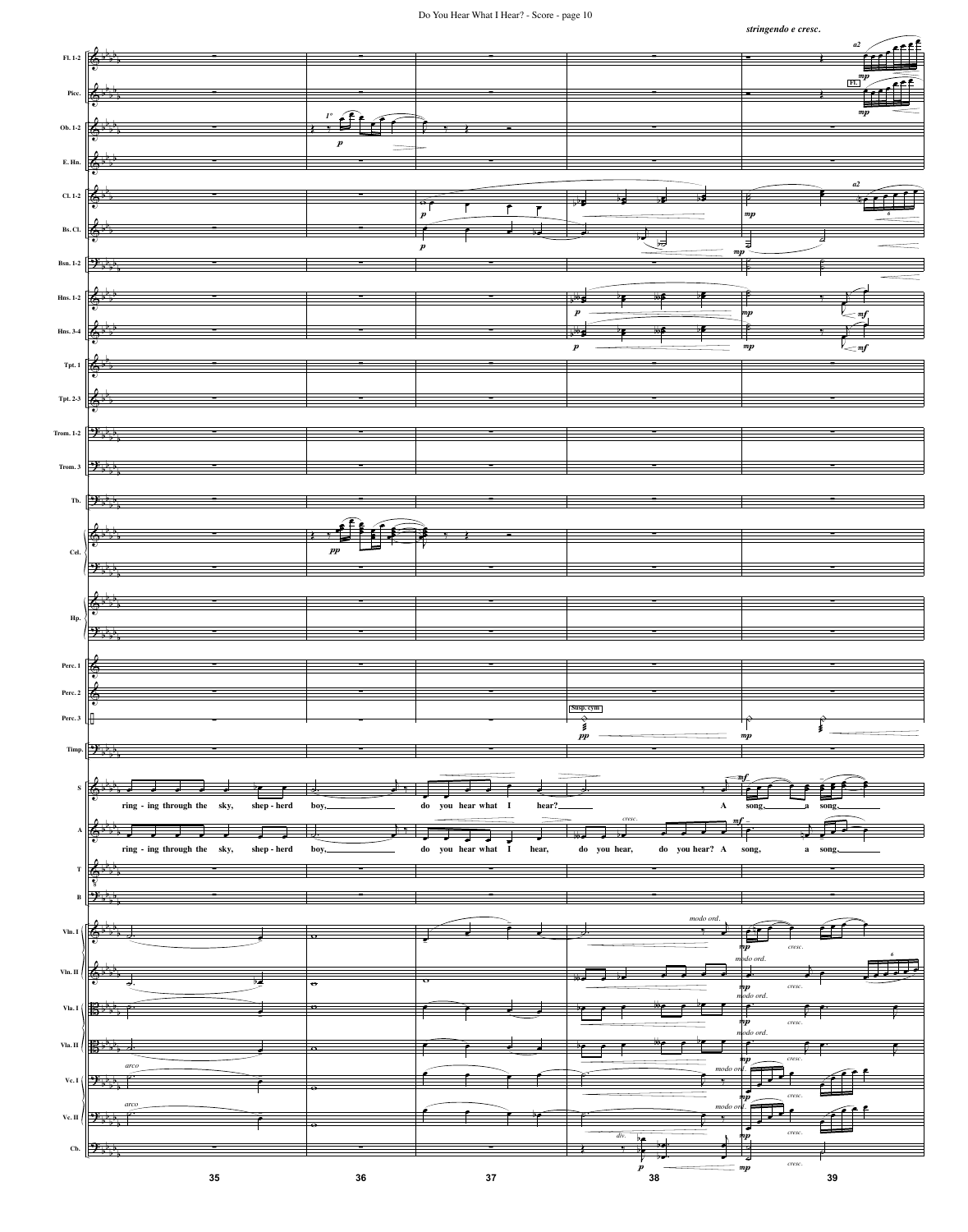Do You Hear What I Hear? - Score - page 11

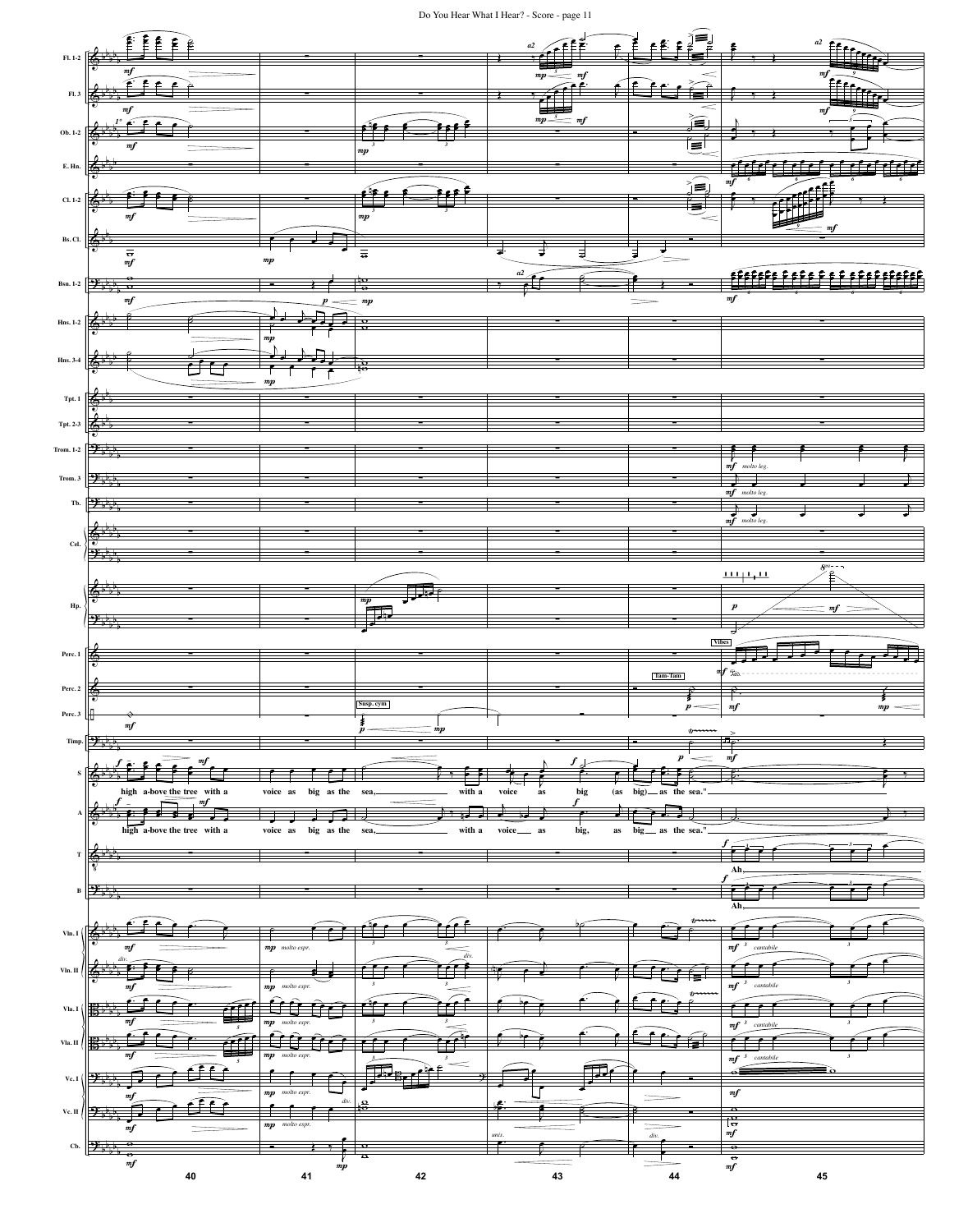|                                                       |                                                                 |                                                                                                             | $\boxed{\text{C}}$ Moving along                                                                            |
|-------------------------------------------------------|-----------------------------------------------------------------|-------------------------------------------------------------------------------------------------------------|------------------------------------------------------------------------------------------------------------|
| $F1.1-2$                                              |                                                                 | $\rightarrow$ 9 $\rightarrow$                                                                               | والبرة                                                                                                     |
| F1.3                                                  |                                                                 | $\it mp$                                                                                                    |                                                                                                            |
|                                                       | m f                                                             | $\lim_{I^{\circ}\hspace{-.05cm}\rightarrow\hspace{-.05cm} }$                                                |                                                                                                            |
| Ob. 1-2                                               |                                                                 | $\overline{mp}$<br>$\boldsymbol{p}$<br>$\Rightarrow$                                                        | $\it mp$                                                                                                   |
| E. Hn.                                                |                                                                 |                                                                                                             |                                                                                                            |
|                                                       |                                                                 | p >                                                                                                         | $\it mp$                                                                                                   |
| $\mathbf{C} \mathbf{l}.$ 1-2                          |                                                                 |                                                                                                             |                                                                                                            |
| Bs. Cl.                                               | $\boldsymbol{m}$<br>$\mathbb{A}^{\mathbb{R}}$                   | mp                                                                                                          |                                                                                                            |
|                                                       |                                                                 |                                                                                                             | a2                                                                                                         |
| <b>Bsn. 1-2</b>                                       |                                                                 | $p =$                                                                                                       | $\it mp$                                                                                                   |
| $\mathbf{H}\mathbf{ns}, \mathbf{1}\text{-}\mathbf{2}$ | Open                                                            | a2                                                                                                          |                                                                                                            |
|                                                       | тJ                                                              | a2                                                                                                          | $\int_{3^{\circ}}^{mp}$                                                                                    |
| <b>Hns. 3-4</b>                                       |                                                                 |                                                                                                             | म्रुंच                                                                                                     |
|                                                       | mf                                                              |                                                                                                             | $\mathbf{m}$<br>€                                                                                          |
| Tpt. 1                                                | $2^{\circ}$ mf $\frac{3}{\log 2}$                               |                                                                                                             | $\frac{1}{2}$ $\frac{1}{mp}$                                                                               |
| $_\mathrm{Tpt.}$ 2-3                                  |                                                                 |                                                                                                             | 幂                                                                                                          |
| Trom. 1-2                                             | $m f \overline{\int_{e g}^{3}}$<br>$\rightarrow$                |                                                                                                             |                                                                                                            |
|                                                       |                                                                 |                                                                                                             |                                                                                                            |
| Trom. 3                                               | $\rightarrow$                                                   |                                                                                                             |                                                                                                            |
| TЬ.                                                   | $9+$<br>ᆿ.                                                      |                                                                                                             |                                                                                                            |
|                                                       |                                                                 | $\frac{48}{18}$                                                                                             |                                                                                                            |
| Cel.                                                  |                                                                 | mp<br><u>ella</u>                                                                                           |                                                                                                            |
|                                                       | ( <del>) }}</del>                                               |                                                                                                             | नीप्र                                                                                                      |
|                                                       |                                                                 | $\mathbf{f}$                                                                                                |                                                                                                            |
| Hp.                                                   |                                                                 | $\Theta$<br>Ø<br>$\boldsymbol{pp}$<br>$mp =$                                                                |                                                                                                            |
|                                                       | ⇒<br><b>Vibes</b>                                               |                                                                                                             |                                                                                                            |
| Perc. $1$                                             | 孟                                                               |                                                                                                             |                                                                                                            |
|                                                       | Red.<br>Tam-Tam                                                 | 'Xeo.                                                                                                       |                                                                                                            |
| Perc. 2                                               | $\it mp$<br>mf                                                  | $m\!f$                                                                                                      |                                                                                                            |
| Perc. $3$                                             |                                                                 |                                                                                                             |                                                                                                            |
| Timp.                                                 | ₿<br>mf                                                         | Opt. Children's Choir $mp$                                                                                  |                                                                                                            |
| ${\bf S}$                                             |                                                                 |                                                                                                             |                                                                                                            |
|                                                       |                                                                 | Said the<br>Opt. Children's Choir $mp$                                                                      | shep-herd boy to the might-y king,                                                                         |
| $\mathbf A$                                           |                                                                 | $\frac{1}{2}$ mp $\frac{1}{2}$ Said the                                                                     | $\begin{tabular}{llll} \bf shep-herd & boy &\bf to & the \; might \mbox{-}\,y & \quad king, \end{tabular}$ |
| $\mathbf T$                                           |                                                                 |                                                                                                             |                                                                                                            |
|                                                       |                                                                 | ah!<br>$mp =$                                                                                               |                                                                                                            |
| $\, {\bf B} \,$                                       |                                                                 |                                                                                                             |                                                                                                            |
|                                                       |                                                                 | ah!                                                                                                         |                                                                                                            |
| Vln. I                                                | $div.$                                                          | 桓<br>$\mathbf{f}$<br>E<br>€<br>€                                                                            | Ê                                                                                                          |
|                                                       |                                                                 | $\boldsymbol{p}$<br>₿<br>₿                                                                                  |                                                                                                            |
| Vln. II                                               | div.                                                            | <u> ।।ई</u><br>Ê                                                                                            |                                                                                                            |
|                                                       |                                                                 | $\pmb{p}$<br>$\overline{\mathbf{3}}$<br>$\mathcal{R}$<br>$\Rightarrow$<br>$\frac{\frac{1}{2}}{\frac{1}{2}}$ |                                                                                                            |
| Vla.I                                                 |                                                                 | $\boldsymbol{p}$                                                                                            |                                                                                                            |
| $_{\rm Vla.\,II}$                                     |                                                                 | div<br>$\frac{16}{10}$                                                                                      |                                                                                                            |
|                                                       |                                                                 | $\boldsymbol{p}$<br>$\boldsymbol{\beta}$<br>$\boldsymbol{\beta}$                                            |                                                                                                            |
| $\mathbf{Vc. I}$                                      |                                                                 |                                                                                                             |                                                                                                            |
|                                                       | $v_{c.II}$ $\sqrt{\frac{9.111}{2.60}}$<br>$\boldsymbol{\sigma}$ | $\overline{\bullet}$<br>$\qquad \qquad \Longrightarrow$                                                     | 44 P                                                                                                       |
|                                                       | сь. $\frac{1}{2}$                                               | $\frac{1}{\sqrt{2}}$<br>$\equiv$                                                                            | <u>सम्</u> त की                                                                                            |
|                                                       | 46                                                              | 47<br>48                                                                                                    | 49<br>${\bf 50}$                                                                                           |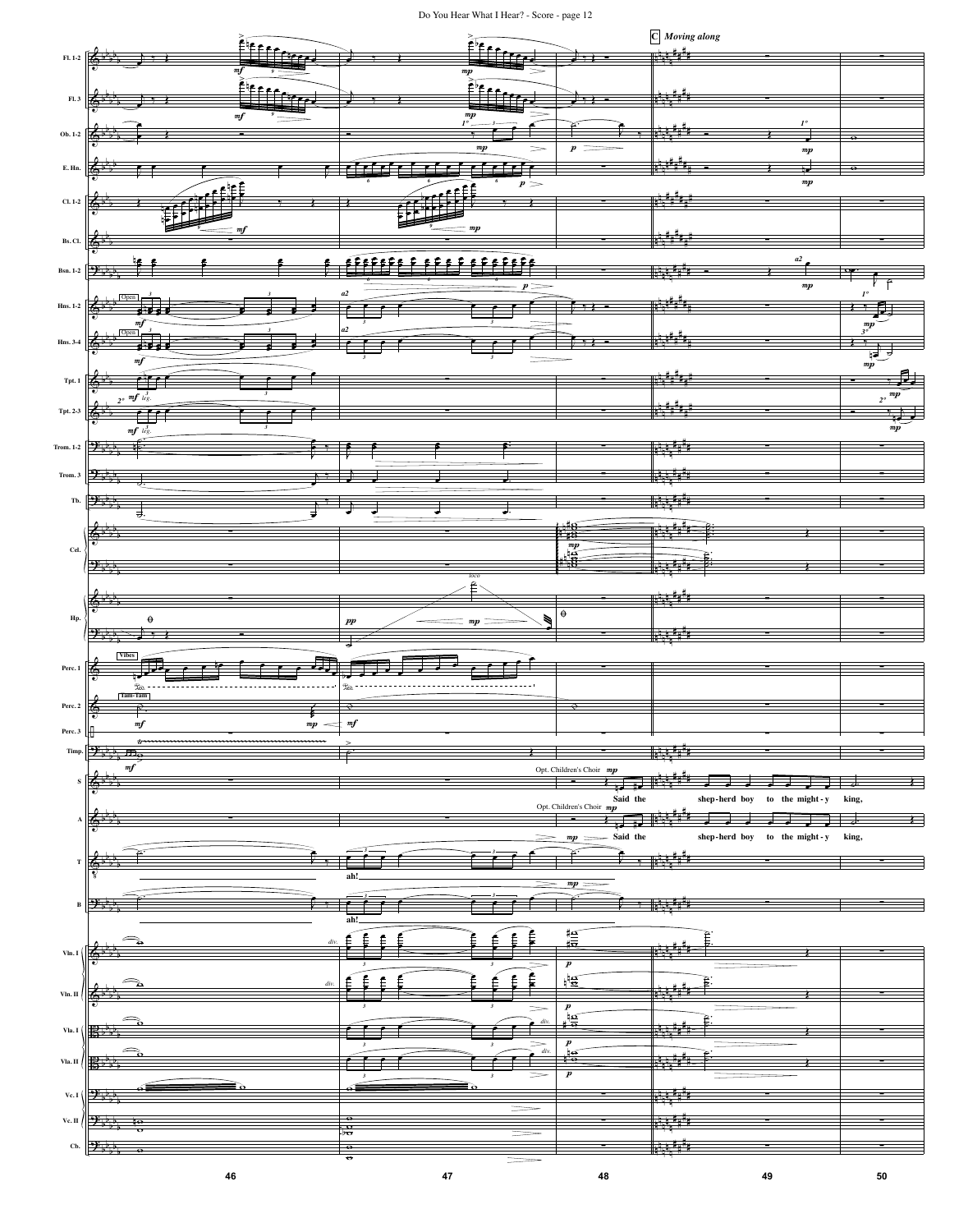|                                                                                                    |          |                                                 | rit.                                   |       |                      |                    |        | rit.                  | a bit slower                |
|----------------------------------------------------------------------------------------------------|----------|-------------------------------------------------|----------------------------------------|-------|----------------------|--------------------|--------|-----------------------|-----------------------------|
| $\mathbf{F} \mathbf{l}$ . 1-2                                                                      |          |                                                 |                                        |       |                      |                    |        |                       |                             |
|                                                                                                    |          |                                                 |                                        |       |                      |                    |        |                       |                             |
| F1.3                                                                                               |          |                                                 |                                        |       |                      |                    |        |                       |                             |
|                                                                                                    |          |                                                 |                                        |       |                      |                    |        |                       |                             |
|                                                                                                    |          |                                                 |                                        |       |                      |                    |        |                       |                             |
|                                                                                                    |          |                                                 | $\emph{molto leg}$<br>$\boldsymbol{p}$ |       |                      |                    |        |                       |                             |
|                                                                                                    |          |                                                 |                                        |       |                      |                    |        |                       |                             |
|                                                                                                    |          |                                                 | $\boldsymbol{p}$<br>molto leg.         |       |                      |                    |        |                       |                             |
|                                                                                                    |          |                                                 |                                        |       |                      |                    |        |                       |                             |
|                                                                                                    |          | $\frac{9}{9}$                                   |                                        |       |                      |                    |        |                       |                             |
|                                                                                                    |          |                                                 | $pp$ molto leg.                        |       |                      |                    |        | $\frac{a}{\sigma}$    |                             |
| $\overline{B}$ s. Cl.                                                                              |          |                                                 | $\overline{\bullet}$                   |       |                      |                    |        |                       |                             |
|                                                                                                    |          |                                                 | $pp$ molto leg.                        |       |                      |                    |        | $\overline{\sigma}$   |                             |
|                                                                                                    |          |                                                 | $\frac{l^{\circ}}{l^{\circ}}$          |       |                      |                    |        |                       |                             |
|                                                                                                    |          |                                                 |                                        |       | $\frac{1}{\sqrt{2}}$ |                    |        |                       |                             |
|                                                                                                    |          |                                                 | $\overline{p}$ molto leg.              |       |                      |                    |        |                       |                             |
|                                                                                                    |          | $\frac{I^{\circ} \mathcal{A}}{\longrightarrow}$ |                                        |       |                      |                    |        |                       |                             |
|                                                                                                    |          | 77. J. J.                                       |                                        |       |                      |                    |        |                       |                             |
|                                                                                                    |          | $\frac{p}{3}$                                   |                                        |       |                      |                    |        |                       |                             |
|                                                                                                    |          |                                                 |                                        |       |                      |                    |        |                       |                             |
|                                                                                                    |          |                                                 |                                        |       |                      |                    |        |                       |                             |
|                                                                                                    |          |                                                 |                                        |       |                      |                    |        |                       |                             |
| Tpt. 1                                                                                             |          |                                                 |                                        |       |                      |                    |        |                       |                             |
|                                                                                                    |          |                                                 |                                        |       |                      |                    |        |                       |                             |
|                                                                                                    |          |                                                 |                                        |       |                      |                    |        |                       |                             |
|                                                                                                    |          |                                                 |                                        |       |                      |                    |        |                       |                             |
| السافي                                                                                             |          |                                                 |                                        |       |                      |                    |        |                       |                             |
|                                                                                                    |          |                                                 |                                        |       |                      |                    |        |                       |                             |
| •): 1, 1                                                                                           |          |                                                 |                                        |       |                      |                    |        |                       |                             |
|                                                                                                    |          |                                                 |                                        |       |                      |                    |        |                       |                             |
| Tb.                                                                                                |          |                                                 |                                        |       |                      |                    |        |                       |                             |
| -9∺⊯                                                                                               |          |                                                 |                                        |       |                      |                    |        |                       |                             |
|                                                                                                    |          |                                                 |                                        |       |                      |                    |        |                       |                             |
|                                                                                                    |          |                                                 |                                        |       |                      |                    |        |                       |                             |
|                                                                                                    |          |                                                 |                                        |       |                      |                    |        |                       |                             |
|                                                                                                    |          |                                                 |                                        |       |                      |                    |        |                       |                             |
| 955                                                                                                |          |                                                 |                                        |       |                      |                    |        |                       |                             |
|                                                                                                    |          |                                                 |                                        |       |                      |                    |        |                       |                             |
|                                                                                                    |          |                                                 |                                        |       |                      |                    |        |                       |                             |
|                                                                                                    |          |                                                 |                                        |       |                      |                    |        |                       |                             |
| -9∺⊯                                                                                               |          |                                                 |                                        |       |                      |                    |        |                       |                             |
|                                                                                                    |          |                                                 |                                        |       |                      |                    |        |                       |                             |
|                                                                                                    |          |                                                 |                                        |       |                      |                    |        |                       |                             |
|                                                                                                    |          |                                                 |                                        |       |                      |                    |        |                       |                             |
| $\mbox{Perc.}~2$                                                                                   |          |                                                 |                                        |       |                      |                    |        |                       |                             |
| Perc. 3                                                                                            |          |                                                 |                                        |       |                      |                    |        |                       |                             |
|                                                                                                    |          |                                                 |                                        |       |                      |                    |        |                       |                             |
| 9:1                                                                                                |          |                                                 |                                        |       |                      |                    |        |                       |                             |
|                                                                                                    |          |                                                 |                                        |       |                      |                    |        |                       |                             |
|                                                                                                    |          |                                                 |                                        |       |                      |                    |        |                       | n                           |
| ${\bf S}$                                                                                          |          |                                                 |                                        |       |                      |                    |        |                       |                             |
| "Do you know what I                                                                                | know?    |                                                 | In your pal - acewarm, might - y       | king, |                      | do you know what I | know?_ |                       | child, a child<br>${\bf A}$ |
|                                                                                                    | $\equiv$ |                                                 |                                        |       |                      |                    |        |                       |                             |
|                                                                                                    |          |                                                 |                                        |       |                      |                    |        |                       |                             |
| "Do you know what I                                                                                | know?    |                                                 | In your pal - acewarm, might - y       | king, |                      | do you know what I | know?  |                       | child.<br>${\bf A}$         |
|                                                                                                    |          | $\boldsymbol{p}$                                |                                        |       | =                    |                    |        |                       |                             |
| $\mathbf T$                                                                                        |          | $\overline{\phantom{a}}$<br><b>***</b>          |                                        |       |                      |                    |        |                       |                             |
|                                                                                                    |          | Oh,                                             |                                        |       | oh,                  |                    |        |                       |                             |
|                                                                                                    |          |                                                 |                                        |       | $\lt$                | -                  |        |                       |                             |
| $\, {\bf B} \,$<br>∺י                                                                              |          | $\frac{p}{\sqrt{p^2-p^2}}$                      |                                        |       |                      |                    |        | $\boldsymbol{p}$      |                             |
|                                                                                                    |          |                                                 |                                        |       |                      |                    |        |                       |                             |
|                                                                                                    |          | Oh,                                             |                                        |       | oh,                  |                    |        | tell me what you know |                             |
|                                                                                                    |          |                                                 |                                        |       |                      |                    |        |                       | ₽                           |
|                                                                                                    |          |                                                 |                                        |       |                      |                    |        |                       | $\pmb{pp}$                  |
|                                                                                                    |          |                                                 |                                        |       |                      |                    |        |                       |                             |
|                                                                                                    |          |                                                 |                                        |       |                      |                    |        |                       |                             |
|                                                                                                    |          |                                                 |                                        |       |                      |                    |        |                       | $\pmb{pp}$                  |
| Vla. I                                                                                             |          |                                                 |                                        |       |                      |                    |        |                       |                             |
|                                                                                                    |          |                                                 |                                        |       |                      |                    |        |                       |                             |
|                                                                                                    |          |                                                 |                                        |       |                      |                    |        |                       |                             |
| 式                                                                                                  |          |                                                 |                                        |       |                      |                    |        |                       |                             |
|                                                                                                    |          |                                                 |                                        |       |                      |                    |        |                       |                             |
|                                                                                                    |          |                                                 |                                        |       |                      |                    |        |                       |                             |
|                                                                                                    |          |                                                 |                                        |       |                      |                    |        |                       |                             |
|                                                                                                    |          |                                                 |                                        |       |                      |                    |        |                       |                             |
|                                                                                                    |          |                                                 |                                        |       |                      |                    |        |                       |                             |
|                                                                                                    |          |                                                 |                                        |       |                      |                    |        |                       |                             |
| $v_{c.1}$ $\sqrt{\frac{1}{2} + \frac{1}{2} + \frac{1}{2}}$<br>$v_{c. II}$ $\sqrt{\frac{D+1}{D+1}}$ |          |                                                 |                                        |       |                      |                    |        |                       |                             |
|                                                                                                    |          |                                                 |                                        |       |                      |                    |        |                       |                             |
| сь. $\frac{1}{2}$                                                                                  |          |                                                 |                                        |       |                      |                    |        |                       |                             |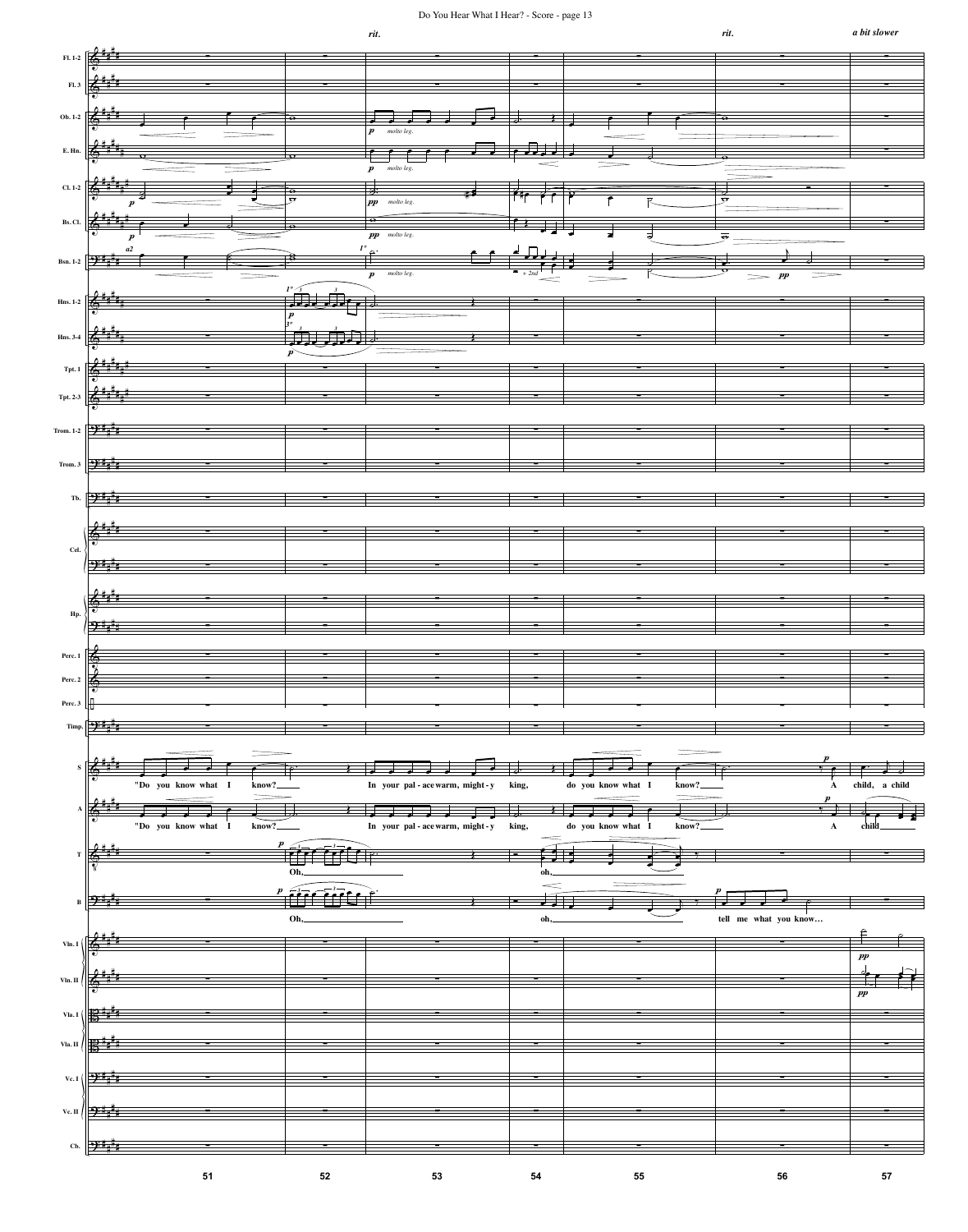| FI. 1-2 $\frac{24}{100}$                                                           |                                           |                                        |                                                                                                                                                                                                                                                                                                                                                                                        |                                                                                                                                                                                                                                                                                                                                                                                                                                     |                                                                                                                                                                                                                                                                                                                                                                                                                                                                                          |                                                                      |                              |
|------------------------------------------------------------------------------------|-------------------------------------------|----------------------------------------|----------------------------------------------------------------------------------------------------------------------------------------------------------------------------------------------------------------------------------------------------------------------------------------------------------------------------------------------------------------------------------------|-------------------------------------------------------------------------------------------------------------------------------------------------------------------------------------------------------------------------------------------------------------------------------------------------------------------------------------------------------------------------------------------------------------------------------------|------------------------------------------------------------------------------------------------------------------------------------------------------------------------------------------------------------------------------------------------------------------------------------------------------------------------------------------------------------------------------------------------------------------------------------------------------------------------------------------|----------------------------------------------------------------------|------------------------------|
|                                                                                    |                                           |                                        |                                                                                                                                                                                                                                                                                                                                                                                        |                                                                                                                                                                                                                                                                                                                                                                                                                                     | $\overline{p}$ ben legate                                                                                                                                                                                                                                                                                                                                                                                                                                                                |                                                                      |                              |
| Fl.3 $\frac{1}{2}$                                                                 |                                           | $+{\rm e}$                             |                                                                                                                                                                                                                                                                                                                                                                                        |                                                                                                                                                                                                                                                                                                                                                                                                                                     | $\frac{2}{4}$                                                                                                                                                                                                                                                                                                                                                                                                                                                                            |                                                                      |                              |
|                                                                                    |                                           |                                        |                                                                                                                                                                                                                                                                                                                                                                                        |                                                                                                                                                                                                                                                                                                                                                                                                                                     | $\frac{p}{a^2}$<br>ben legat                                                                                                                                                                                                                                                                                                                                                                                                                                                             |                                                                      |                              |
| Ob. 1-2 $\frac{2}{10}$                                                             |                                           | $\frac{2}{4}$ :<br>$\equiv$ e $\equiv$ | <u> a strong de la partida de la partida de la partida de la partida de la partida de la partida de la partida d</u>                                                                                                                                                                                                                                                                   | $\frac{8}{4}$                                                                                                                                                                                                                                                                                                                                                                                                                       |                                                                                                                                                                                                                                                                                                                                                                                                                                                                                          |                                                                      |                              |
|                                                                                    |                                           | pp                                     |                                                                                                                                                                                                                                                                                                                                                                                        |                                                                                                                                                                                                                                                                                                                                                                                                                                     | $p$ ben legal                                                                                                                                                                                                                                                                                                                                                                                                                                                                            |                                                                      |                              |
|                                                                                    |                                           | $\frac{2}{3}$                          | <u>e i</u><br>$\triangleq$<br><b>Tend</b>                                                                                                                                                                                                                                                                                                                                              |                                                                                                                                                                                                                                                                                                                                                                                                                                     | $\frac{2}{4}$                                                                                                                                                                                                                                                                                                                                                                                                                                                                            |                                                                      |                              |
|                                                                                    |                                           | pp                                     |                                                                                                                                                                                                                                                                                                                                                                                        |                                                                                                                                                                                                                                                                                                                                                                                                                                     | $\boldsymbol{p}$ ben legato                                                                                                                                                                                                                                                                                                                                                                                                                                                              |                                                                      |                              |
| Cl. 1-2 $\frac{2}{1}$                                                              |                                           | $\frac{2}{4}$                          | e                                                                                                                                                                                                                                                                                                                                                                                      |                                                                                                                                                                                                                                                                                                                                                                                                                                     | $\frac{2}{4}$                                                                                                                                                                                                                                                                                                                                                                                                                                                                            | $\begin{array}{c c}\n\hline\n\end{array}$<br>$\overline{\mathbb{F}}$ |                              |
|                                                                                    |                                           |                                        | $B_{\rm B}$ , Cl. $\left  \frac{Q_{\rm B} + \frac{H_{\rm B} H_{\rm B}}{H_{\rm B}}}{Q_{\rm B} + \frac{H_{\rm B} H_{\rm B}}{H_{\rm B} + \frac{H_{\rm B}}{H_{\rm B} + \frac{H_{\rm B}}{H_{\rm B} + \frac{H_{\rm B}}{H_{\rm B} + \frac{H_{\rm B}}{H_{\rm B} + \frac{H_{\rm B}}{H_{\rm B} + \frac{H_{\rm B}}{H_{\rm B} + \frac{H_{\rm B}}{H_{\rm B} + \frac{H_{\rm B}}{H_{\rm B} + \frac{H$ |                                                                                                                                                                                                                                                                                                                                                                                                                                     | $\begin{array}{c}\n\hline\n\end{array}\n\qquad\n\begin{array}{c}\n\hline\n\end{array}\n\qquad\n\begin{array}{c}\n\hline\n\end{array}\n\qquad\n\begin{array}{c}\n\hline\n\end{array}\n\qquad\n\begin{array}{c}\n\hline\n\end{array}\n\qquad\n\begin{array}{c}\n\hline\n\end{array}\n\qquad\n\begin{array}{c}\n\hline\n\end{array}\n\qquad\n\begin{array}{c}\n\hline\n\end{array}\n\qquad\n\begin{array}{c}\n\hline\n\end{array}\n\qquad\n\begin{array}{c}\n\hline\n\end{array}\n\qquad\n$ |                                                                      |                              |
|                                                                                    |                                           |                                        |                                                                                                                                                                                                                                                                                                                                                                                        |                                                                                                                                                                                                                                                                                                                                                                                                                                     |                                                                                                                                                                                                                                                                                                                                                                                                                                                                                          | ₹<br>₹                                                               | $\frac{1}{\sqrt{2}}$         |
|                                                                                    |                                           |                                        |                                                                                                                                                                                                                                                                                                                                                                                        |                                                                                                                                                                                                                                                                                                                                                                                                                                     | $\frac{1}{2}$ ben legato<br>$\boldsymbol{p}$                                                                                                                                                                                                                                                                                                                                                                                                                                             |                                                                      |                              |
| Bsn. 1-2 $\frac{1}{2}$                                                             |                                           |                                        | $\frac{1}{\epsilon}$ $\frac{1}{\epsilon}$ $\frac{1}{\epsilon}$ $\frac{1}{\epsilon}$ $\frac{1}{\epsilon}$ $\frac{1}{\epsilon}$ $\frac{1}{\epsilon}$                                                                                                                                                                                                                                     |                                                                                                                                                                                                                                                                                                                                                                                                                                     |                                                                                                                                                                                                                                                                                                                                                                                                                                                                                          |                                                                      |                              |
|                                                                                    |                                           | $\boldsymbol{pp}$                      |                                                                                                                                                                                                                                                                                                                                                                                        |                                                                                                                                                                                                                                                                                                                                                                                                                                     | $\overline{p}$ ben legato                                                                                                                                                                                                                                                                                                                                                                                                                                                                |                                                                      |                              |
| Hns. 1-2 $\frac{1}{2}$                                                             |                                           | $\frac{2}{4}$                          |                                                                                                                                                                                                                                                                                                                                                                                        |                                                                                                                                                                                                                                                                                                                                                                                                                                     |                                                                                                                                                                                                                                                                                                                                                                                                                                                                                          |                                                                      | $\vert - \vert$ $\vert$<br>尹 |
|                                                                                    |                                           |                                        |                                                                                                                                                                                                                                                                                                                                                                                        | $\begin{array}{c}\n\hline\nmp \\ \hline\n\end{array}$                                                                                                                                                                                                                                                                                                                                                                               |                                                                                                                                                                                                                                                                                                                                                                                                                                                                                          |                                                                      |                              |
| Hns. 3-4 $\frac{1}{\sqrt{2} + \frac{1}{2}}$                                        | $\frac{2}{3}$ $\frac{2}{3}$ $\frac{2}{3}$ |                                        | $\frac{1}{\sqrt{6}}$                                                                                                                                                                                                                                                                                                                                                                   |                                                                                                                                                                                                                                                                                                                                                                                                                                     |                                                                                                                                                                                                                                                                                                                                                                                                                                                                                          |                                                                      |                              |
|                                                                                    |                                           |                                        |                                                                                                                                                                                                                                                                                                                                                                                        | $\mathbf{m}\mathbf{p}$<br><del>ع اسم اسم بو</del>                                                                                                                                                                                                                                                                                                                                                                                   |                                                                                                                                                                                                                                                                                                                                                                                                                                                                                          |                                                                      |                              |
| $T_{\text{pt. 1}}$ $\frac{2 \frac{1}{2} + \frac{1}{2}}{\frac{1}{2} + \frac{1}{2}}$ |                                           |                                        |                                                                                                                                                                                                                                                                                                                                                                                        |                                                                                                                                                                                                                                                                                                                                                                                                                                     |                                                                                                                                                                                                                                                                                                                                                                                                                                                                                          |                                                                      | $\overline{\phantom{a}}$     |
| Tpt. 2-3 $\frac{2}{\sqrt{2}}$                                                      |                                           | $\frac{2}{3}$ =                        | $-e$                                                                                                                                                                                                                                                                                                                                                                                   |                                                                                                                                                                                                                                                                                                                                                                                                                                     |                                                                                                                                                                                                                                                                                                                                                                                                                                                                                          |                                                                      |                              |
|                                                                                    |                                           |                                        |                                                                                                                                                                                                                                                                                                                                                                                        | $\frac{2^{\circ}}{1-\frac{2^{\circ}}{1-\frac{2^{\circ}}{1-\frac{2^{\circ}}{1-\frac{2^{\circ}}{1-\frac{2^{\circ}}{1-\frac{2^{\circ}}{1-\frac{2^{\circ}}{1-\frac{2^{\circ}}{1-\frac{2^{\circ}}{1-\frac{2^{\circ}}{1-\frac{2^{\circ}}{1-\frac{2^{\circ}}{1-\frac{2^{\circ}}{1-\frac{2^{\circ}}{1-\frac{2^{\circ}}{1-\frac{2^{\circ}}{1-\frac{2^{\circ}}{1-\frac{2^{\circ}}{1-\frac{2^{\circ}}{1-\frac{2^{\circ}}{1-\frac{2^{\circ}}{1$ |                                                                                                                                                                                                                                                                                                                                                                                                                                                                                          |                                                                      |                              |
| 9:1.1                                                                              |                                           |                                        |                                                                                                                                                                                                                                                                                                                                                                                        |                                                                                                                                                                                                                                                                                                                                                                                                                                     |                                                                                                                                                                                                                                                                                                                                                                                                                                                                                          |                                                                      |                              |
|                                                                                    |                                           |                                        |                                                                                                                                                                                                                                                                                                                                                                                        |                                                                                                                                                                                                                                                                                                                                                                                                                                     |                                                                                                                                                                                                                                                                                                                                                                                                                                                                                          |                                                                      |                              |
| <b>2111</b>                                                                        |                                           |                                        |                                                                                                                                                                                                                                                                                                                                                                                        |                                                                                                                                                                                                                                                                                                                                                                                                                                     |                                                                                                                                                                                                                                                                                                                                                                                                                                                                                          |                                                                      |                              |
| [ <del>ˈ</del> ]∷ri                                                                |                                           |                                        |                                                                                                                                                                                                                                                                                                                                                                                        |                                                                                                                                                                                                                                                                                                                                                                                                                                     |                                                                                                                                                                                                                                                                                                                                                                                                                                                                                          |                                                                      |                              |
|                                                                                    |                                           |                                        |                                                                                                                                                                                                                                                                                                                                                                                        |                                                                                                                                                                                                                                                                                                                                                                                                                                     |                                                                                                                                                                                                                                                                                                                                                                                                                                                                                          |                                                                      | ١Ŧ                           |
|                                                                                    |                                           |                                        |                                                                                                                                                                                                                                                                                                                                                                                        |                                                                                                                                                                                                                                                                                                                                                                                                                                     |                                                                                                                                                                                                                                                                                                                                                                                                                                                                                          |                                                                      |                              |
|                                                                                    |                                           |                                        |                                                                                                                                                                                                                                                                                                                                                                                        |                                                                                                                                                                                                                                                                                                                                                                                                                                     |                                                                                                                                                                                                                                                                                                                                                                                                                                                                                          |                                                                      |                              |
| 手                                                                                  |                                           |                                        |                                                                                                                                                                                                                                                                                                                                                                                        |                                                                                                                                                                                                                                                                                                                                                                                                                                     |                                                                                                                                                                                                                                                                                                                                                                                                                                                                                          |                                                                      |                              |
| $0 + H$                                                                            |                                           |                                        |                                                                                                                                                                                                                                                                                                                                                                                        |                                                                                                                                                                                                                                                                                                                                                                                                                                     |                                                                                                                                                                                                                                                                                                                                                                                                                                                                                          |                                                                      |                              |
|                                                                                    |                                           |                                        |                                                                                                                                                                                                                                                                                                                                                                                        |                                                                                                                                                                                                                                                                                                                                                                                                                                     |                                                                                                                                                                                                                                                                                                                                                                                                                                                                                          |                                                                      |                              |
|                                                                                    |                                           |                                        |                                                                                                                                                                                                                                                                                                                                                                                        |                                                                                                                                                                                                                                                                                                                                                                                                                                     |                                                                                                                                                                                                                                                                                                                                                                                                                                                                                          |                                                                      |                              |
|                                                                                    |                                           |                                        |                                                                                                                                                                                                                                                                                                                                                                                        |                                                                                                                                                                                                                                                                                                                                                                                                                                     |                                                                                                                                                                                                                                                                                                                                                                                                                                                                                          |                                                                      |                              |
|                                                                                    |                                           |                                        |                                                                                                                                                                                                                                                                                                                                                                                        |                                                                                                                                                                                                                                                                                                                                                                                                                                     |                                                                                                                                                                                                                                                                                                                                                                                                                                                                                          |                                                                      |                              |
|                                                                                    |                                           |                                        |                                                                                                                                                                                                                                                                                                                                                                                        |                                                                                                                                                                                                                                                                                                                                                                                                                                     |                                                                                                                                                                                                                                                                                                                                                                                                                                                                                          |                                                                      |                              |
|                                                                                    |                                           |                                        |                                                                                                                                                                                                                                                                                                                                                                                        |                                                                                                                                                                                                                                                                                                                                                                                                                                     |                                                                                                                                                                                                                                                                                                                                                                                                                                                                                          |                                                                      |                              |
|                                                                                    |                                           |                                        |                                                                                                                                                                                                                                                                                                                                                                                        |                                                                                                                                                                                                                                                                                                                                                                                                                                     |                                                                                                                                                                                                                                                                                                                                                                                                                                                                                          |                                                                      |                              |
|                                                                                    |                                           |                                        | mf                                                                                                                                                                                                                                                                                                                                                                                     | $=$ p                                                                                                                                                                                                                                                                                                                                                                                                                               | $_{mp}$                                                                                                                                                                                                                                                                                                                                                                                                                                                                                  |                                                                      |                              |
|                                                                                    |                                           |                                        |                                                                                                                                                                                                                                                                                                                                                                                        |                                                                                                                                                                                                                                                                                                                                                                                                                                     |                                                                                                                                                                                                                                                                                                                                                                                                                                                                                          |                                                                      |                              |
| shiv-ers_<br>$\overline{\phantom{a}}$                                              | in the cold;…                             | let us                                 | him<br>sil - ver and<br>bring<br>mf                                                                                                                                                                                                                                                                                                                                                    | gold,<br>$\boldsymbol{p}$                                                                                                                                                                                                                                                                                                                                                                                                           | let us                                                                                                                                                                                                                                                                                                                                                                                                                                                                                   | bring him sil - ver and gold."                                       |                              |
|                                                                                    |                                           |                                        |                                                                                                                                                                                                                                                                                                                                                                                        |                                                                                                                                                                                                                                                                                                                                                                                                                                     | mp                                                                                                                                                                                                                                                                                                                                                                                                                                                                                       |                                                                      |                              |
|                                                                                    | shiv-ers in the cold;                     | let us                                 | bring <sub>-</sub> him <sub>-</sub> sil - ver and                                                                                                                                                                                                                                                                                                                                      | İσ<br>gold,                                                                                                                                                                                                                                                                                                                                                                                                                         | let us                                                                                                                                                                                                                                                                                                                                                                                                                                                                                   | bring him sil - ver and gold."                                       |                              |
|                                                                                    |                                           |                                        | m f                                                                                                                                                                                                                                                                                                                                                                                    | $\boldsymbol{p}$                                                                                                                                                                                                                                                                                                                                                                                                                    | $\boldsymbol{m}$                                                                                                                                                                                                                                                                                                                                                                                                                                                                         |                                                                      |                              |
|                                                                                    |                                           |                                        |                                                                                                                                                                                                                                                                                                                                                                                        |                                                                                                                                                                                                                                                                                                                                                                                                                                     |                                                                                                                                                                                                                                                                                                                                                                                                                                                                                          |                                                                      |                              |
|                                                                                    |                                           | "Let us                                | bring<br>sil - ver and<br>him                                                                                                                                                                                                                                                                                                                                                          | gold,<br>$\boldsymbol{p}$                                                                                                                                                                                                                                                                                                                                                                                                           | let us<br>$\boldsymbol{m}\boldsymbol{p}$                                                                                                                                                                                                                                                                                                                                                                                                                                                 | bring him sil - ver and                                              | gold."                       |
|                                                                                    |                                           |                                        |                                                                                                                                                                                                                                                                                                                                                                                        |                                                                                                                                                                                                                                                                                                                                                                                                                                     |                                                                                                                                                                                                                                                                                                                                                                                                                                                                                          |                                                                      |                              |
| $pont. - - - -$                                                                    | <i>non vib.</i> $------$<br>ord.          | "Let us                                | bring <sub>—</sub> him <sub>—</sub> sil - ver and                                                                                                                                                                                                                                                                                                                                      | gold,                                                                                                                                                                                                                                                                                                                                                                                                                               | let us                                                                                                                                                                                                                                                                                                                                                                                                                                                                                   | bring him sil - ver and                                              | gold."                       |
|                                                                                    |                                           |                                        |                                                                                                                                                                                                                                                                                                                                                                                        |                                                                                                                                                                                                                                                                                                                                                                                                                                     |                                                                                                                                                                                                                                                                                                                                                                                                                                                                                          |                                                                      |                              |
|                                                                                    | $non vib. --$                             |                                        |                                                                                                                                                                                                                                                                                                                                                                                        |                                                                                                                                                                                                                                                                                                                                                                                                                                     | $\boldsymbol{p}$                                                                                                                                                                                                                                                                                                                                                                                                                                                                         |                                                                      |                              |
| pont.                                                                              |                                           |                                        |                                                                                                                                                                                                                                                                                                                                                                                        |                                                                                                                                                                                                                                                                                                                                                                                                                                     |                                                                                                                                                                                                                                                                                                                                                                                                                                                                                          |                                                                      |                              |
|                                                                                    |                                           |                                        |                                                                                                                                                                                                                                                                                                                                                                                        |                                                                                                                                                                                                                                                                                                                                                                                                                                     |                                                                                                                                                                                                                                                                                                                                                                                                                                                                                          |                                                                      |                              |
|                                                                                    |                                           |                                        |                                                                                                                                                                                                                                                                                                                                                                                        |                                                                                                                                                                                                                                                                                                                                                                                                                                     |                                                                                                                                                                                                                                                                                                                                                                                                                                                                                          |                                                                      |                              |
|                                                                                    |                                           | $\boldsymbol{pp}$                      | mp                                                                                                                                                                                                                                                                                                                                                                                     |                                                                                                                                                                                                                                                                                                                                                                                                                                     |                                                                                                                                                                                                                                                                                                                                                                                                                                                                                          |                                                                      |                              |
|                                                                                    |                                           |                                        |                                                                                                                                                                                                                                                                                                                                                                                        |                                                                                                                                                                                                                                                                                                                                                                                                                                     |                                                                                                                                                                                                                                                                                                                                                                                                                                                                                          |                                                                      |                              |
|                                                                                    |                                           | $\boldsymbol{pp}$                      | mp                                                                                                                                                                                                                                                                                                                                                                                     |                                                                                                                                                                                                                                                                                                                                                                                                                                     |                                                                                                                                                                                                                                                                                                                                                                                                                                                                                          |                                                                      |                              |
| $\ket{p}$                                                                          |                                           |                                        |                                                                                                                                                                                                                                                                                                                                                                                        |                                                                                                                                                                                                                                                                                                                                                                                                                                     |                                                                                                                                                                                                                                                                                                                                                                                                                                                                                          |                                                                      |                              |
|                                                                                    |                                           | pp                                     | $_{mp}$                                                                                                                                                                                                                                                                                                                                                                                |                                                                                                                                                                                                                                                                                                                                                                                                                                     |                                                                                                                                                                                                                                                                                                                                                                                                                                                                                          |                                                                      |                              |
| 'I⇒ <del>)∶fu</del>                                                                |                                           |                                        |                                                                                                                                                                                                                                                                                                                                                                                        |                                                                                                                                                                                                                                                                                                                                                                                                                                     |                                                                                                                                                                                                                                                                                                                                                                                                                                                                                          |                                                                      |                              |
|                                                                                    |                                           | $\boldsymbol{pp}$                      | mp                                                                                                                                                                                                                                                                                                                                                                                     |                                                                                                                                                                                                                                                                                                                                                                                                                                     |                                                                                                                                                                                                                                                                                                                                                                                                                                                                                          |                                                                      |                              |
|                                                                                    |                                           |                                        |                                                                                                                                                                                                                                                                                                                                                                                        |                                                                                                                                                                                                                                                                                                                                                                                                                                     |                                                                                                                                                                                                                                                                                                                                                                                                                                                                                          |                                                                      |                              |
|                                                                                    |                                           |                                        |                                                                                                                                                                                                                                                                                                                                                                                        |                                                                                                                                                                                                                                                                                                                                                                                                                                     |                                                                                                                                                                                                                                                                                                                                                                                                                                                                                          |                                                                      |                              |
|                                                                                    | 58                                        | 59                                     | $\bf 60$                                                                                                                                                                                                                                                                                                                                                                               | ${\bf 61}$                                                                                                                                                                                                                                                                                                                                                                                                                          | $\bf 62$                                                                                                                                                                                                                                                                                                                                                                                                                                                                                 | 63                                                                   | 64                           |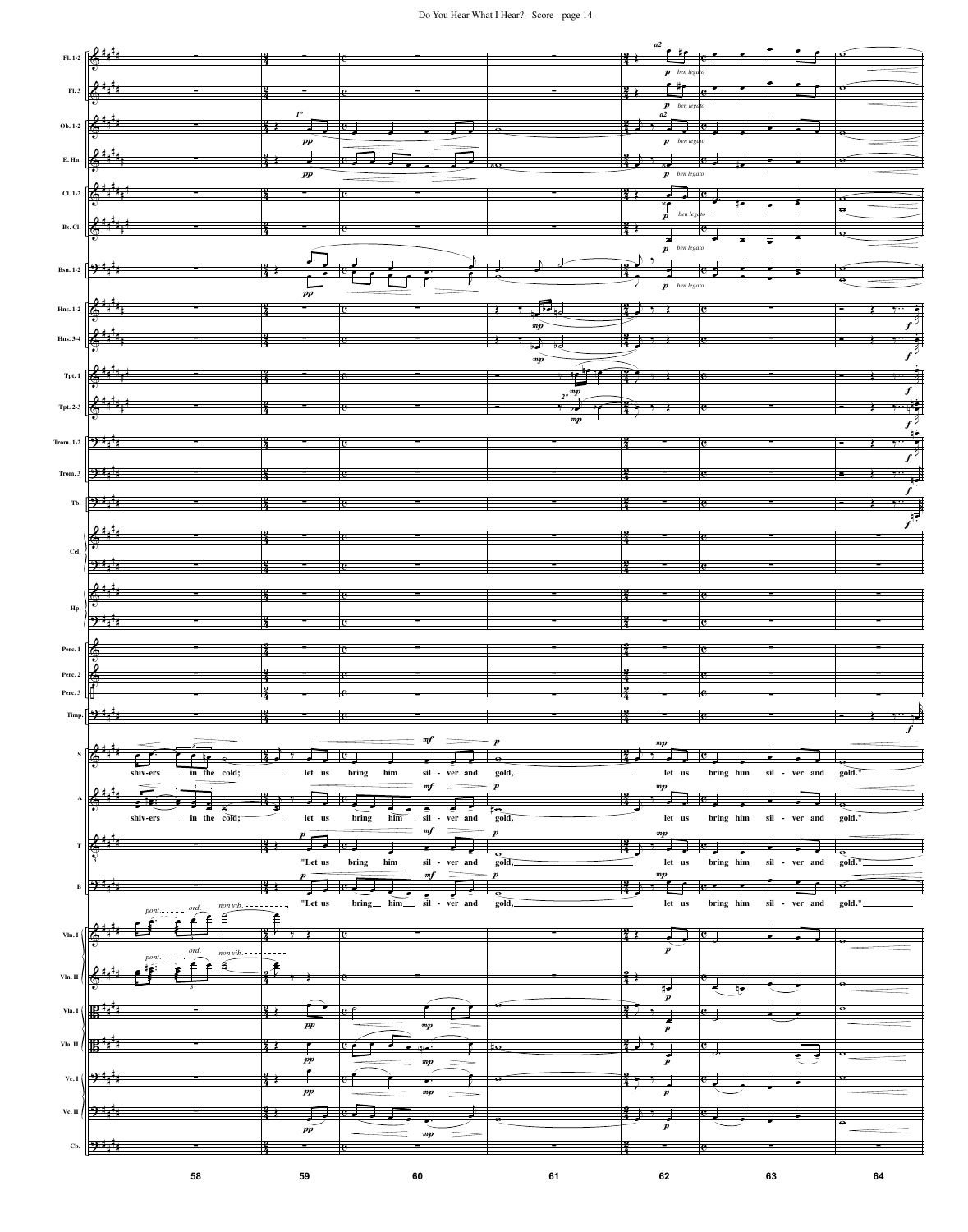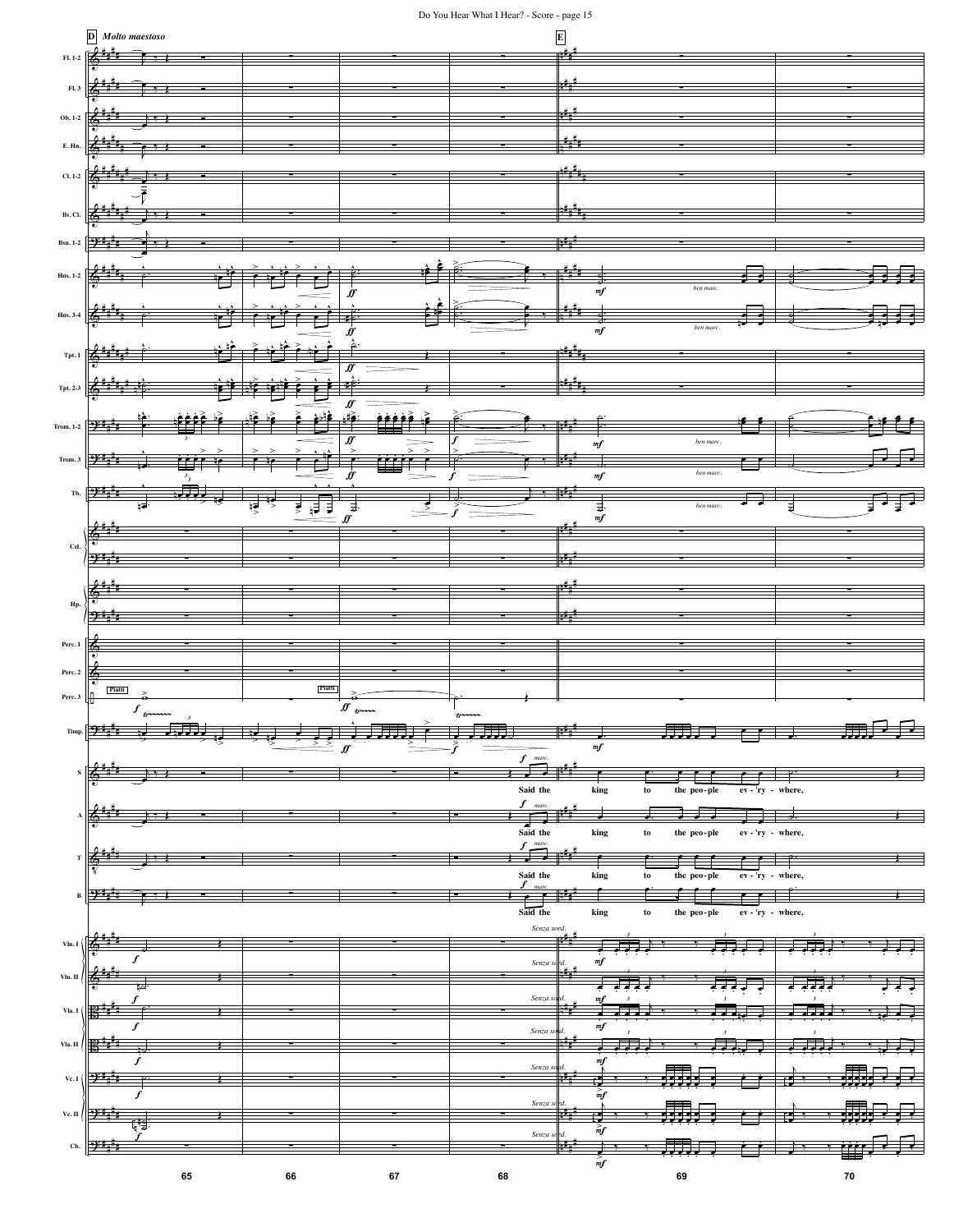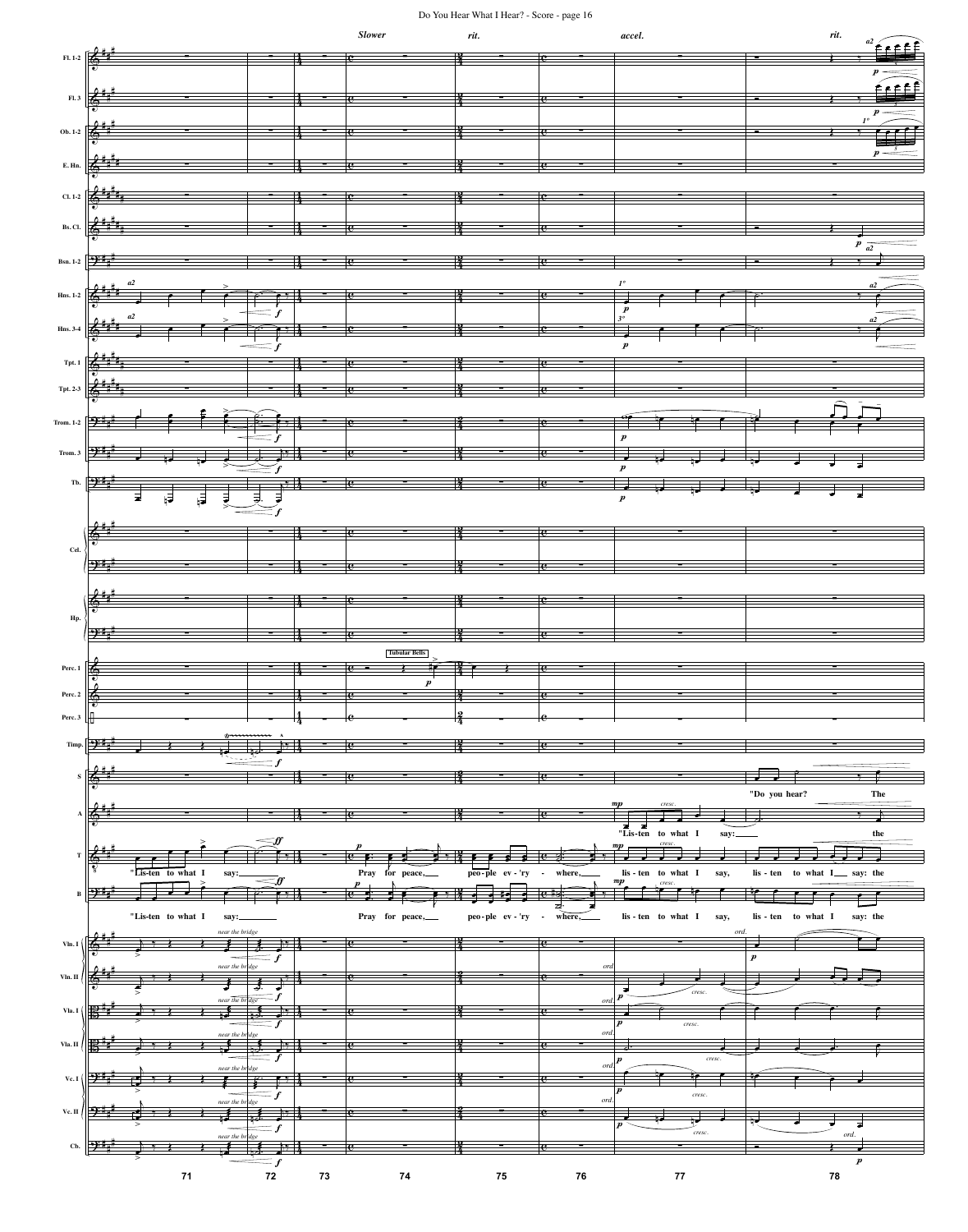| Moving along                     |            |                         |            |                          |                               |                     |                                   |        |                                   |               |
|----------------------------------|------------|-------------------------|------------|--------------------------|-------------------------------|---------------------|-----------------------------------|--------|-----------------------------------|---------------|
|                                  |            | 훋                       |            |                          |                               |                     |                                   |        |                                   |               |
| $\mathfrak{m}p$                  |            |                         |            |                          |                               |                     |                                   |        |                                   |               |
|                                  |            |                         |            |                          |                               |                     |                                   |        |                                   |               |
| $\it mp$                         |            |                         |            |                          |                               |                     |                                   |        |                                   |               |
|                                  |            |                         |            |                          |                               |                     |                                   |        |                                   |               |
| $\it mp$                         |            |                         |            |                          |                               |                     |                                   |        |                                   |               |
|                                  |            |                         |            |                          |                               |                     |                                   |        |                                   |               |
| $\mathfrak{m}p$                  |            |                         |            |                          |                               |                     |                                   |        |                                   |               |
|                                  |            |                         |            |                          | 巨                             | $\frac{2}{2}$       |                                   |        | ਜਭ                                |               |
| $_{\it mp}$                      |            |                         |            |                          |                               |                     |                                   |        |                                   |               |
|                                  |            |                         |            |                          |                               | $\it mp$            |                                   |        |                                   |               |
|                                  |            |                         |            |                          |                               |                     |                                   |        |                                   |               |
| $m p$ leg.                       |            |                         |            |                          |                               |                     |                                   |        |                                   |               |
|                                  |            |                         |            |                          |                               |                     |                                   |        |                                   |               |
| mp                               |            |                         |            |                          |                               |                     |                                   |        |                                   |               |
|                                  |            |                         |            |                          |                               |                     |                                   |        |                                   |               |
| mp                               |            |                         |            |                          |                               |                     |                                   |        |                                   |               |
|                                  |            |                         |            |                          |                               |                     |                                   |        |                                   |               |
|                                  |            |                         |            |                          |                               |                     |                                   |        |                                   |               |
|                                  |            |                         |            |                          |                               |                     |                                   |        |                                   |               |
|                                  |            |                         |            |                          |                               |                     |                                   |        |                                   |               |
|                                  |            |                         |            |                          |                               | mp                  |                                   |        | m f                               |               |
|                                  |            |                         |            |                          |                               |                     |                                   |        |                                   |               |
|                                  |            |                         |            |                          |                               | mp                  |                                   |        | m f                               |               |
|                                  |            |                         |            |                          |                               |                     |                                   |        |                                   |               |
|                                  |            |                         |            |                          |                               | mp                  |                                   |        | m                                 |               |
|                                  |            |                         |            |                          |                               |                     |                                   |        |                                   |               |
| / <del>9:41</del>                |            |                         |            |                          |                               | $m\!f$              |                                   |        |                                   |               |
|                                  |            |                         |            |                          |                               |                     |                                   |        |                                   |               |
|                                  |            |                         |            |                          |                               |                     |                                   |        |                                   |               |
|                                  |            |                         |            |                          |                               |                     |                                   |        | $\frac{1-1}{2}+\frac{1}{1+1}$ .   |               |
|                                  |            |                         |            |                          |                               |                     |                                   |        | $\it mf$<br>遐                     |               |
| $9 -$                            |            |                         |            |                          |                               |                     |                                   |        | Ħ                                 |               |
|                                  |            |                         |            |                          |                               |                     |                                   |        |                                   |               |
|                                  |            |                         |            |                          |                               |                     |                                   |        | Glock                             |               |
|                                  |            |                         |            |                          |                               |                     |                                   |        | mf                                |               |
|                                  |            |                         |            |                          | Susp.cym                      |                     |                                   |        |                                   |               |
| Perc. $3$                        |            |                         |            |                          |                               | $\mathbb{F}$        |                                   | $= mf$ |                                   |               |
| $9 -$                            |            |                         |            |                          |                               |                     |                                   |        | #                                 |               |
|                                  |            |                         |            |                          |                               |                     |                                   |        | $\stackrel{\rightarrow}{=}$<br>mp |               |
|                                  |            |                         |            |                          |                               | $\overline{\infty}$ |                                   |        |                                   |               |
|                                  | the child, | sleep-ing in the night, |            | He will<br>bring         | us good - ness and light,     |                     |                                   |        |                                   |               |
| child,                           |            |                         |            |                          |                               |                     |                                   |        |                                   |               |
|                                  | the child, | sleep - ing in          | the night, | He will<br>bring         | us good - ness and light,     |                     | $\mathbf{good}$ - $\mathbf{ness}$ | and    | light.                            |               |
| $m f$ hild,                      |            |                         |            | ≁                        |                               |                     |                                   |        |                                   |               |
|                                  | the child, | sleep-ing in the night, |            | ${\bf He}$ will<br>bring | us good - ness and light,     |                     | $\mathbf{good}$ - $\mathbf{ness}$ | and    | light.                            |               |
| $\frac{\text{child}}{\text{m}f}$ |            |                         |            |                          | ₩                             |                     |                                   |        |                                   |               |
| child,                           | the child, | sleep-ing in the night, |            | He will<br>bring         | us good - ness and light,____ |                     | good - ness                       | and    | light,                            |               |
|                                  |            |                         |            |                          |                               |                     |                                   |        |                                   |               |
|                                  |            |                         |            |                          |                               |                     |                                   | $\pm$  |                                   |               |
| $\it mp$                         |            |                         |            |                          |                               |                     |                                   |        | (hmcs.)                           |               |
| $\boldsymbol{m}\boldsymbol{p}$   |            |                         |            |                          |                               |                     |                                   |        |                                   |               |
|                                  |            |                         |            |                          |                               |                     |                                   |        |                                   |               |
| $\mathit{mp}$                    |            |                         |            |                          |                               |                     |                                   |        |                                   |               |
|                                  |            |                         |            |                          |                               |                     |                                   |        |                                   |               |
| -3<br>mp                         |            |                         |            | ρ.                       |                               |                     |                                   |        |                                   |               |
| $v_{c.1}$ $\sqrt{2.4x}$          |            |                         |            |                          |                               |                     |                                   |        |                                   |               |
| $\boldsymbol{m}\boldsymbol{p}$   |            |                         |            |                          |                               |                     |                                   |        |                                   |               |
| $\mathbf{P}$<br>₩T.              |            |                         |            |                          | ٦T                            | Θ                   |                                   |        |                                   |               |
| mp<br>сь. $\frac{1}{2}$          |            |                         |            |                          |                               |                     | ়াৰ                               |        |                                   | $\rightarrow$ |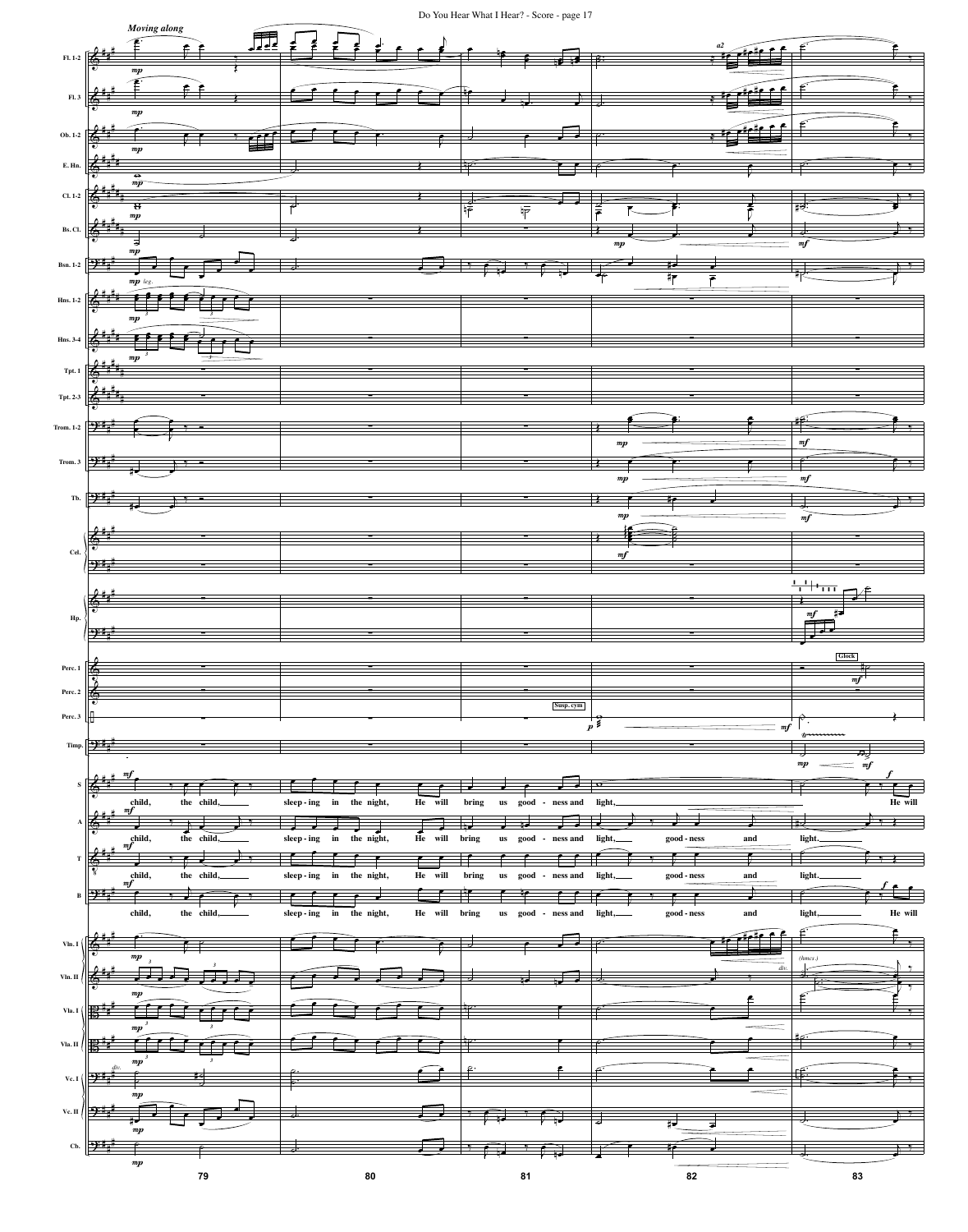|                                               |                                                                                                                                                                                                                                                                                                                                                                                                                       |               |           |                                                                                                | ≧≩Ê<br>$\widetilde{\mathbf{f}}$      |          |                 |
|-----------------------------------------------|-----------------------------------------------------------------------------------------------------------------------------------------------------------------------------------------------------------------------------------------------------------------------------------------------------------------------------------------------------------------------------------------------------------------------|---------------|-----------|------------------------------------------------------------------------------------------------|--------------------------------------|----------|-----------------|
|                                               |                                                                                                                                                                                                                                                                                                                                                                                                                       |               |           |                                                                                                |                                      |          |                 |
|                                               | $\fbox{\textcolor{red}{\textbf{Piccolo}}}$                                                                                                                                                                                                                                                                                                                                                                            |               |           | $\begin{array}{c}\n\begin{array}{c}\n\searrow \\ \searrow \\ \hline\n\end{array}\n\end{array}$ | ř                                    |          |                 |
|                                               |                                                                                                                                                                                                                                                                                                                                                                                                                       |               |           | $>$ $\geq$                                                                                     | $\geq$                               |          |                 |
|                                               |                                                                                                                                                                                                                                                                                                                                                                                                                       |               |           |                                                                                                |                                      |          |                 |
|                                               |                                                                                                                                                                                                                                                                                                                                                                                                                       | $\, > \,$     |           | $\overline{\phantom{0}}$<br>$\geq$                                                             | $\frac{1}{2}$<br>$\, > \,$<br>$\geq$ |          |                 |
|                                               |                                                                                                                                                                                                                                                                                                                                                                                                                       |               |           |                                                                                                | ≧≩                                   |          |                 |
|                                               |                                                                                                                                                                                                                                                                                                                                                                                                                       | $\frac{1}{2}$ |           | $\geq$<br>$\geq$                                                                               |                                      | a2       |                 |
|                                               |                                                                                                                                                                                                                                                                                                                                                                                                                       |               |           |                                                                                                |                                      | र्गेन्स  |                 |
|                                               |                                                                                                                                                                                                                                                                                                                                                                                                                       |               |           |                                                                                                |                                      |          |                 |
|                                               |                                                                                                                                                                                                                                                                                                                                                                                                                       |               |           |                                                                                                |                                      |          |                 |
|                                               |                                                                                                                                                                                                                                                                                                                                                                                                                       |               |           |                                                                                                |                                      | a2       |                 |
|                                               | mf                                                                                                                                                                                                                                                                                                                                                                                                                    |               |           |                                                                                                |                                      |          |                 |
| mp                                            |                                                                                                                                                                                                                                                                                                                                                                                                                       |               |           |                                                                                                |                                      | a2       |                 |
|                                               | mf                                                                                                                                                                                                                                                                                                                                                                                                                    |               |           |                                                                                                |                                      |          |                 |
| mp                                            |                                                                                                                                                                                                                                                                                                                                                                                                                       |               |           |                                                                                                |                                      |          |                 |
|                                               |                                                                                                                                                                                                                                                                                                                                                                                                                       |               | m f<br>a2 |                                                                                                |                                      |          |                 |
|                                               | $\bullet$                                                                                                                                                                                                                                                                                                                                                                                                             |               | $m$ f     |                                                                                                |                                      |          |                 |
|                                               | $\frac{1}{4}$<br>$\psi^{\mu}$                                                                                                                                                                                                                                                                                                                                                                                         |               | mf        |                                                                                                |                                      |          |                 |
| $\frac{1}{2}$                                 |                                                                                                                                                                                                                                                                                                                                                                                                                       |               |           |                                                                                                |                                      |          |                 |
| ⊫9∺#                                          | $\text{piu }$ <b>f</b>                                                                                                                                                                                                                                                                                                                                                                                                |               | m f       |                                                                                                |                                      |          |                 |
|                                               |                                                                                                                                                                                                                                                                                                                                                                                                                       |               |           | $\overline{\overline{e}}$                                                                      | cresc.                               |          |                 |
|                                               |                                                                                                                                                                                                                                                                                                                                                                                                                       |               |           | $8^{va-}$                                                                                      |                                      |          |                 |
|                                               | m f                                                                                                                                                                                                                                                                                                                                                                                                                   |               |           |                                                                                                |                                      |          | $\frac{10}{10}$ |
|                                               |                                                                                                                                                                                                                                                                                                                                                                                                                       |               |           |                                                                                                |                                      |          |                 |
| 19年                                           |                                                                                                                                                                                                                                                                                                                                                                                                                       |               |           |                                                                                                |                                      |          |                 |
|                                               | $\frac{1}{1-\frac{1}{1-\frac{1}{1-\frac{1}{1-\frac{1}{1-\frac{1}{1-\frac{1}{1-\frac{1}{1-\frac{1}{1-\frac{1}{1-\frac{1}{1-\frac{1}{1-\frac{1}{1-\frac{1}{1-\frac{1}{1-\frac{1}{1-\frac{1}{1-\frac{1}{1-\frac{1}{1-\frac{1}{1-\frac{1}{1-\frac{1}{1-\frac{1}{1-\frac{1}{1-\frac{1}{1-\frac{1}{1-\frac{1}{1-\frac{1}{1-\frac{1}{1-\frac{1}{1-\frac{1}{1-\frac{1}{1-\frac{1}{1-\frac{1}{1-\frac{1}{1-\frac{1}{1-\frac{1$ |               |           |                                                                                                |                                      | चर्चद्वम |                 |
|                                               |                                                                                                                                                                                                                                                                                                                                                                                                                       | $f \theta$    |           |                                                                                                |                                      |          |                 |
|                                               |                                                                                                                                                                                                                                                                                                                                                                                                                       |               |           |                                                                                                |                                      |          |                 |
|                                               |                                                                                                                                                                                                                                                                                                                                                                                                                       |               |           |                                                                                                |                                      |          |                 |
|                                               |                                                                                                                                                                                                                                                                                                                                                                                                                       |               |           |                                                                                                | G.C.                                 |          | molto           |
|                                               | Piatti                                                                                                                                                                                                                                                                                                                                                                                                                |               |           |                                                                                                | Susp. cym<br>$\bm{pp}$               |          |                 |
| Timp.                                         | m f                                                                                                                                                                                                                                                                                                                                                                                                                   |               |           |                                                                                                | $\mathfrak{m}p$                      |          |                 |
|                                               |                                                                                                                                                                                                                                                                                                                                                                                                                       |               |           | $\it mf$                                                                                       |                                      |          |                 |
|                                               |                                                                                                                                                                                                                                                                                                                                                                                                                       |               |           |                                                                                                |                                      |          |                 |
| bring                                         | $\mathbf{good}$ - $\mathbf{ness}$ and<br>$\mathbf{u}\mathbf{s}$<br>mf                                                                                                                                                                                                                                                                                                                                                 | light.        |           |                                                                                                |                                      |          | The             |
| Ah                                            |                                                                                                                                                                                                                                                                                                                                                                                                                       |               |           |                                                                                                |                                      |          | The             |
| T                                             |                                                                                                                                                                                                                                                                                                                                                                                                                       |               |           |                                                                                                |                                      |          |                 |
| ę,<br>Ah                                      | $\mathsf{I}$ piu $\bm{f}$<br>$\bullet$                                                                                                                                                                                                                                                                                                                                                                                |               |           |                                                                                                |                                      |          | The<br>£        |
| $_{\rm bring}$                                | good - ness and<br>us                                                                                                                                                                                                                                                                                                                                                                                                 | light.        |           |                                                                                                |                                      |          | The             |
|                                               |                                                                                                                                                                                                                                                                                                                                                                                                                       |               |           |                                                                                                | ř                                    |          |                 |
| m f                                           | iu f                                                                                                                                                                                                                                                                                                                                                                                                                  |               |           |                                                                                                |                                      |          |                 |
|                                               |                                                                                                                                                                                                                                                                                                                                                                                                                       | div.          |           |                                                                                                |                                      |          |                 |
| ∙<br>mf                                       | viu <b>f</b>                                                                                                                                                                                                                                                                                                                                                                                                          |               |           |                                                                                                |                                      |          |                 |
|                                               | $\mathop{\mathit{pi}}\nolimits\boldsymbol{f}$                                                                                                                                                                                                                                                                                                                                                                         |               |           |                                                                                                |                                      |          |                 |
| $m$ f                                         |                                                                                                                                                                                                                                                                                                                                                                                                                       |               |           |                                                                                                |                                      |          |                 |
| <b>鹅草</b>                                     | $\vert$ piu $\bm{f}$                                                                                                                                                                                                                                                                                                                                                                                                  |               |           |                                                                                                |                                      |          | 10              |
| $v_{c.1}$ $\sqrt{\frac{D+1}{2}}$              | ίο                                                                                                                                                                                                                                                                                                                                                                                                                    | 0             |           |                                                                                                |                                      |          |                 |
| mf<br>vc.п $\left\ \frac{1}{2^{n+1}}\right\ $ | $\overline{\text{pi}}$                                                                                                                                                                                                                                                                                                                                                                                                |               |           | $\overline{\phantom{a}}$                                                                       |                                      |          |                 |
| $\it mf$                                      | piu $\bm{f}$                                                                                                                                                                                                                                                                                                                                                                                                          |               |           | >                                                                                              |                                      |          |                 |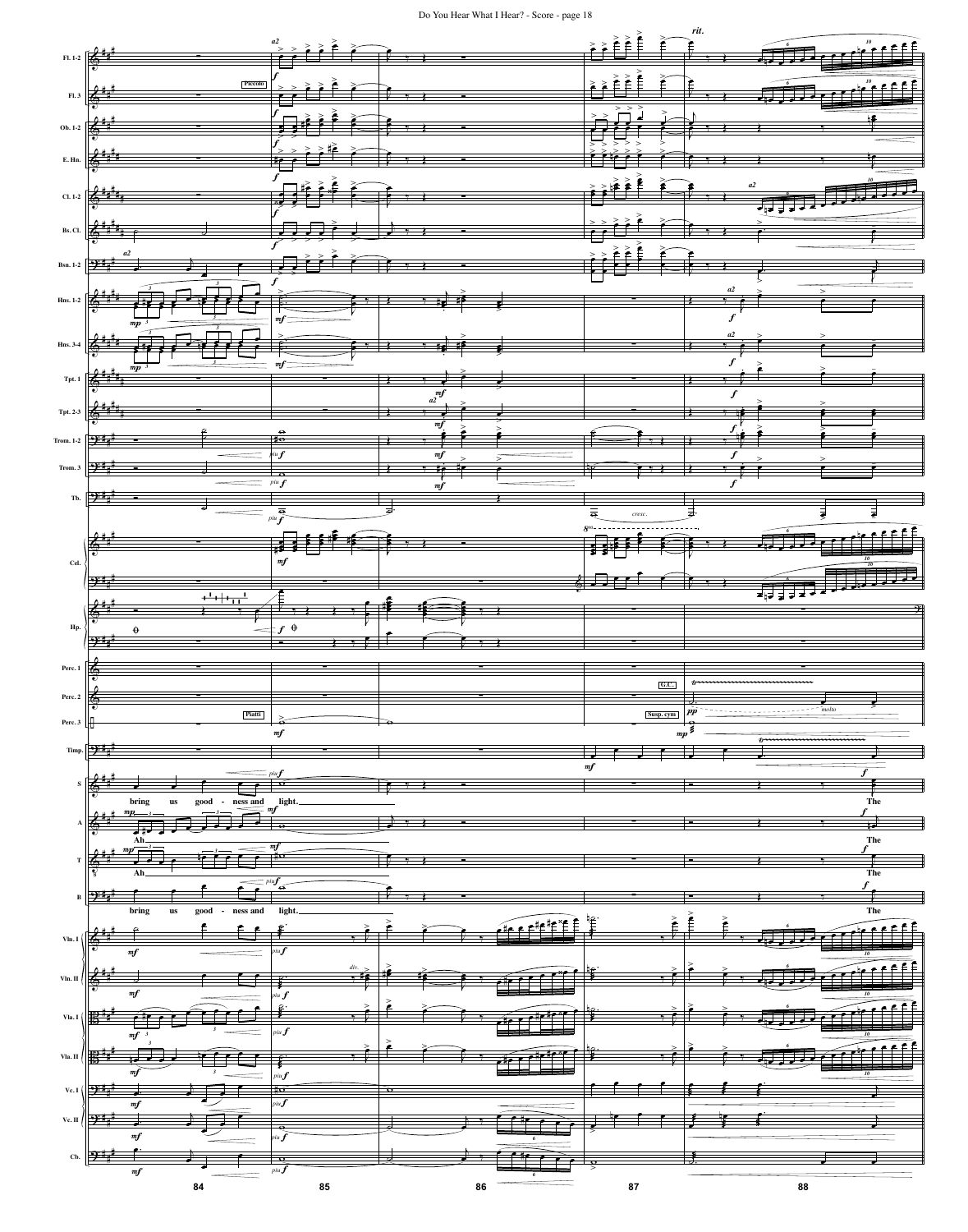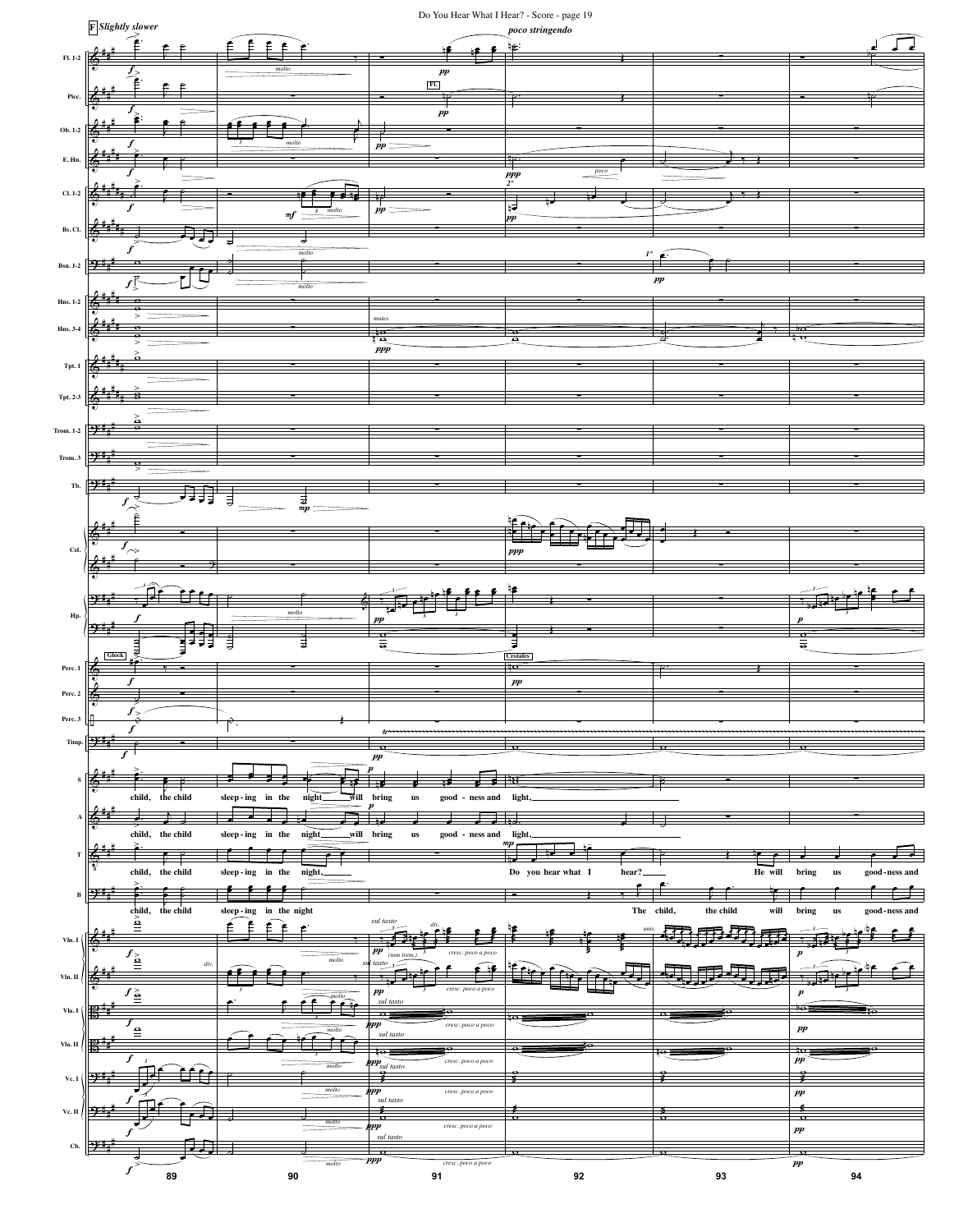